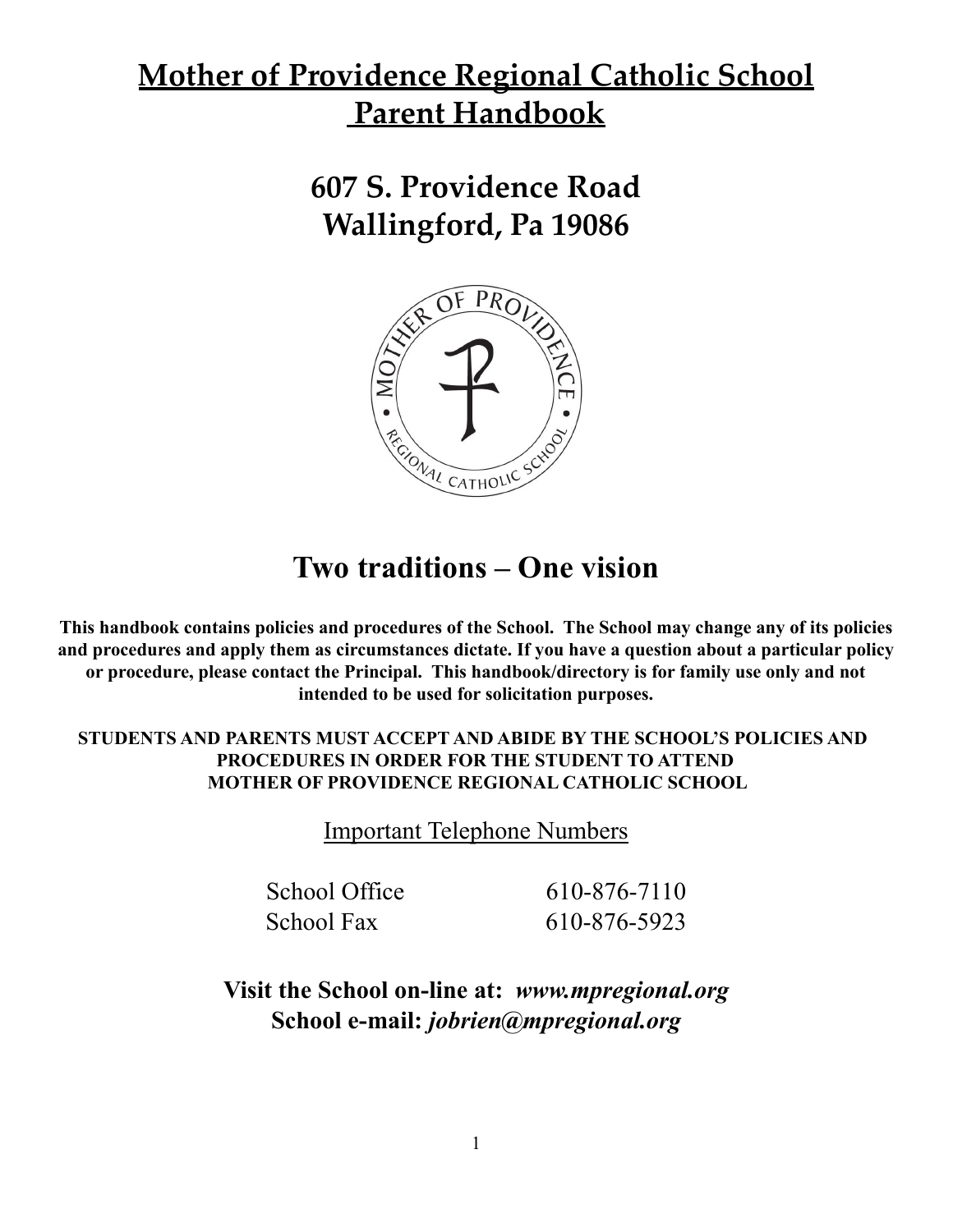## *Table of Contents*

|                                   | 3  |
|-----------------------------------|----|
|                                   | 4  |
|                                   | 5  |
|                                   | 6  |
| <b>School Day Procedures</b><br>8 |    |
|                                   | 9  |
|                                   | 13 |
|                                   | 13 |
|                                   | 19 |
|                                   | 21 |
|                                   | 24 |
|                                   | 25 |
|                                   | 26 |
|                                   | 27 |
|                                   | 28 |
|                                   | 29 |
|                                   | 32 |
|                                   | 34 |
|                                   | 35 |
|                                   | 36 |
|                                   | 36 |
|                                   | 37 |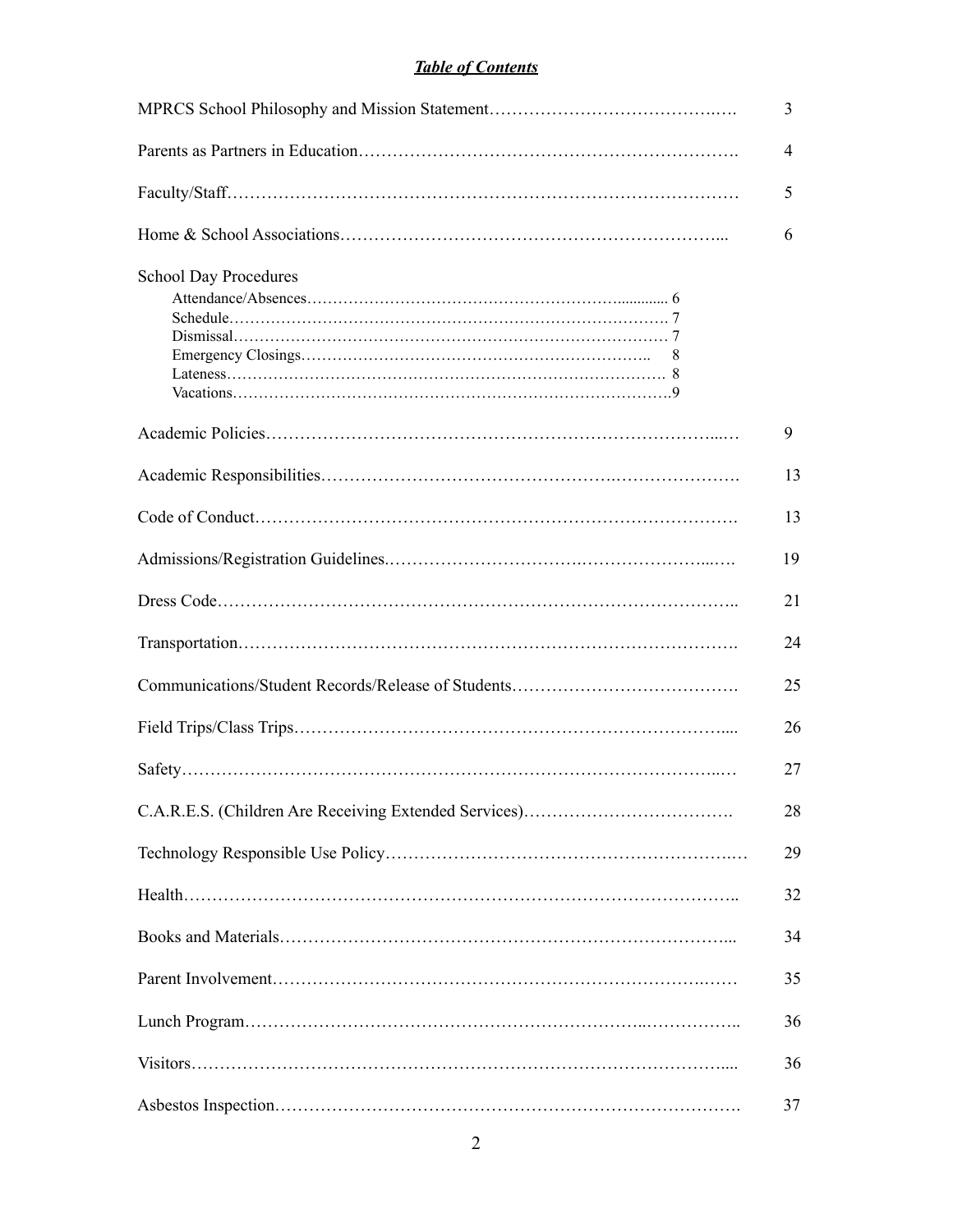#### *Mission Statement*

Mother of Providence Regional Catholic School educates students' minds, nurtures their hearts, and prepares them to be faith-filled members of our diverse local and global communities. Dedicated and experienced teachers, committed to their vocation, instruct students by word and example in a dynamic learning environment that challenges them to reach their full potential. Parents invest time, treasure and talent to support the academic goals, further the values and beliefs rooted in the Gospel, and promote Catholic social teaching. Students flourish within the intimate atmosphere where their unique gifts are identified and nurtured. Every member of the school family contributes to its success: the gift of knowledge that lasts a lifetime.

## *Statement Of Beliefs*

We believe Mother of Providence Regional Catholic School is an integral part of the Church's mission to teach young people how to proclaim and live the Gospel, build faith communities, and celebrate through worship and service.

We believe the goal of Mother of Providence Regional Catholic School is to assist parents and guardians in preparing the next generation of practicing Catholics who are well educated in the faith and capable of leadership in creating a just and Gospel-centered society.

We believe Mother of Providence Regional Catholic School is committed to academic excellence, fostering the intellectual development and growth of faculty and students as all embrace learning attitudes of our global society.

We believe student learning in Mother of Providence Regional Catholic School begins with a rigorous curriculum presented in a learning environment that supports high levels of student engagement where ever-evolving technologies and skills are integrated with information relevant to the present as well as the future.

We believe all students in Mother of Providence Regional Catholic School are given frequent opportunities to think critically, work collaboratively, and make appropriate choices in an academic climate that allows for growth in each student's ability to express learning in creative ways.

We believe a safe, orderly, and respectful learning environment is essential for a quality Catholic education.

We believe Mother of Providence Regional Catholic School embraces cultural diversity reflective of the world in which our students will live and work.

We believe supportive relationships among faculty, staff, parents, and students enhance the learning capabilities of our school community.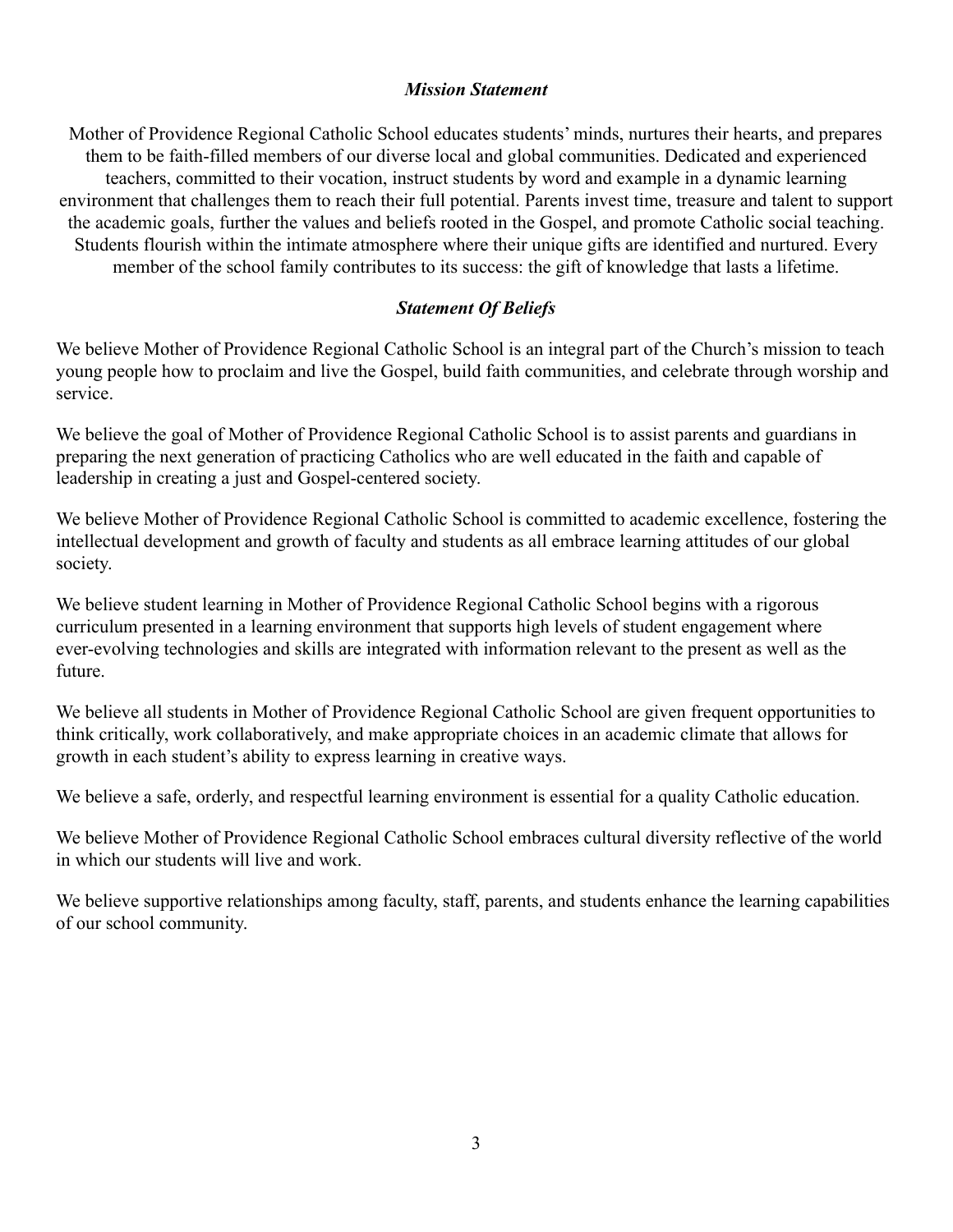## **Goals of Faculty and Administration**

- Educate and inspire the children to achieve a personal relationship with Jesus Christ
- Provide for the children a life-long love of learning
- Teach the children to integrate religious truths and values with life in a contemporary society
- Encourage the development of self-discipline
- Instruct the children to appreciate and respect cultural, social and ethnic differences; and to respond sensitively and effectively to the challenges of race, poverty and religion
- Initiate changes and innovations at Mother of Providence Regional Catholic School that will improve the education of our students to better prepare them for life in a modern world
- Maintain involvement and active cooperation with the parent community

## **Parents as Responsible Educators**

Parents are the primary providers and supervisors of the education of their children.

The family is the first school, assisted by the church, the community and local school. Parents and family are the primary developers of religious values and social attitudes. Parents create an atmosphere filled with love and mutual respect for God and man.

The Catholic school is an extension of the education that begins at home. When a child enters school, he/she is not beginning their education, but continuing it. Most parents have chosen Catholic schools for the values, the discipline, the Religious education, and the quality education. The foundation of each of these begins in the home.

The education of your child is a partnership between the school and the parents or guardians. If, in the opinion of the school administration, this relationship is broken, the administration has the right to ask you to withdraw your child.

# **Strategies to Create a Home and School Partnership**

- Be cognizant of the fact that obedience has to be taught. It cannot be learned at school if it has not been learned at home
- Teach children to develop responsibility at home and school
- Encourage children to work to their ability, to do their best and success will follow
- Acknowledge the successes and failures of the children
- Develop and instill in your children the appropriate attitude toward school and learning. The elementary school child is developing a good attitude when he/she:
	- Takes pride in work
	- Starts and complete work within time limits
	- Cooperates with teachers and other students
	- **Executed** Seeks help when it is needed
	- Applies themselves in school and home
	- Assumes responsibility for his/her learning; this includes study, written work, projects, having test papers signed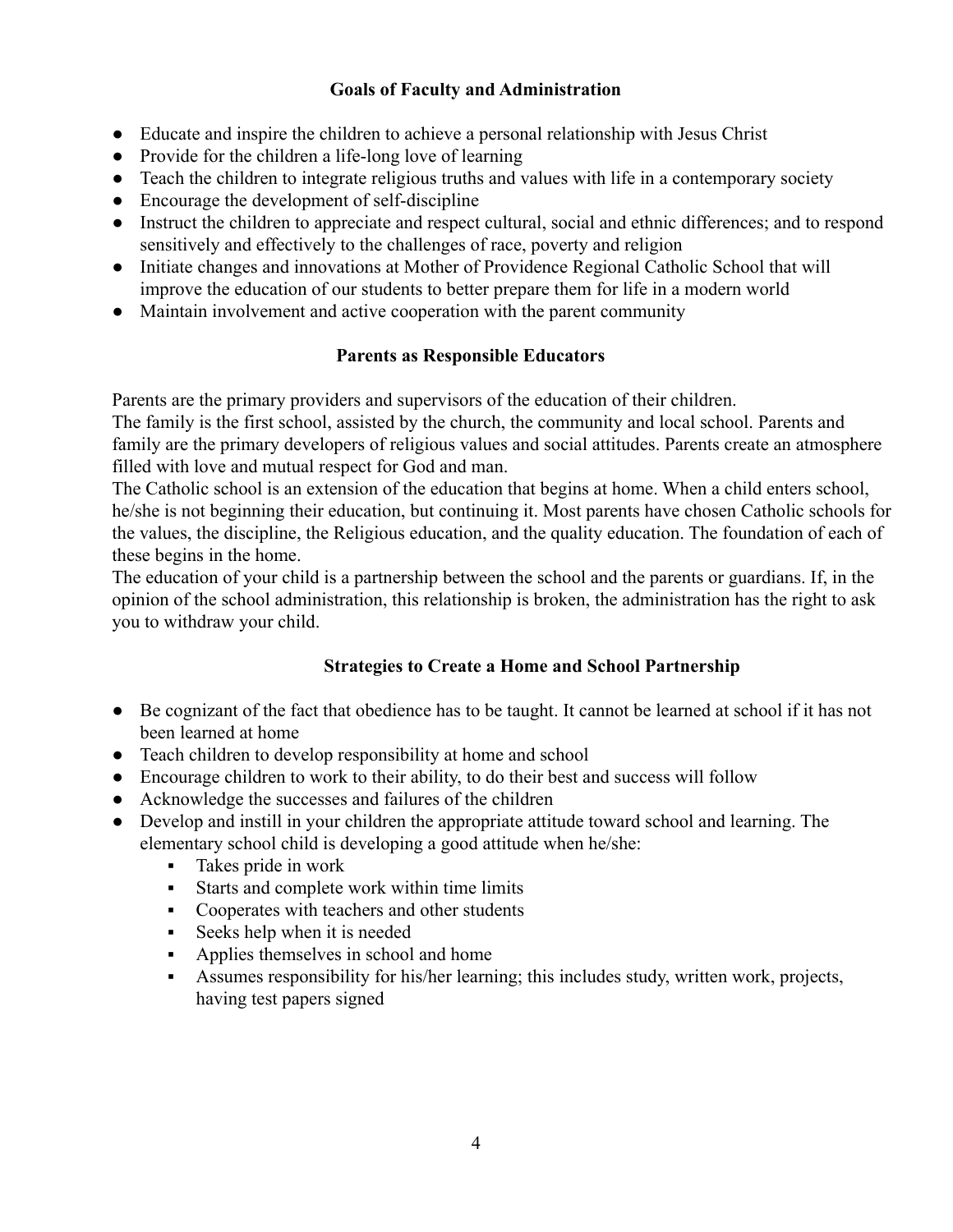#### **Mother of Providence Regional Catholic School Faculty and Staff**

NBVM Pastor Reverend Edward Bell

Principal Mrs. Sara Dempsey Advancement Director Secretary Mrs. Joan O'Brien Business Manager Mrs. Anne Gioia Early Childhood Aides Mrs. Kate O'Brien

Grade 1 Mrs. Lisa Washel Grade 5 Mrs. Kim Shelsy Facilities/Custodian Mr. Bill Duffy Facilities/Custodian Mr. Bob White Lunch NDS Mrs. Marilyn Derrickson

Administrative Pastor SJC Parish Reverend Edward Hallinan Pre-Kindergarten 3 Mrs. Amanda Scarpignato Pre-Kindergarten 4A Mrs. Mary Jane Driscoll Pre-Kindergarten 4B Mrs. Mindy Battista Mrs. Deb McTaggart Mrs. Tina Leonard Mrs. Diane DeFalco Kindergarten A Mrs. Marianne Perry Kindergarten B Miss Katherine Canino Grade 2 Mrs. Tricia O'Kane Grade 3 Miss Catherine Empfield Grade 4 Mrs. Anne Marie Fisher Grade 6 Mrs. Kim Kinsler Grade 7 Mrs. Karen Gramiak Grade 8 Ms. Diana Salvati Honors Mathematics Mrs. Ruth Bachman Learning Support Mrs. Adrienne DelVacchio Technology Education Mrs. Aileen Sabatini Physical Education Mrs. Kelly Meehan Music Mrs. Elissa Purpura Library Mrs. Mariann Jennings Art Miss Nicolette Pizzigoni C.A.R.E.S Director Mrs. Marianne Perry Facilities Manager Mr. Christopher Sulpizio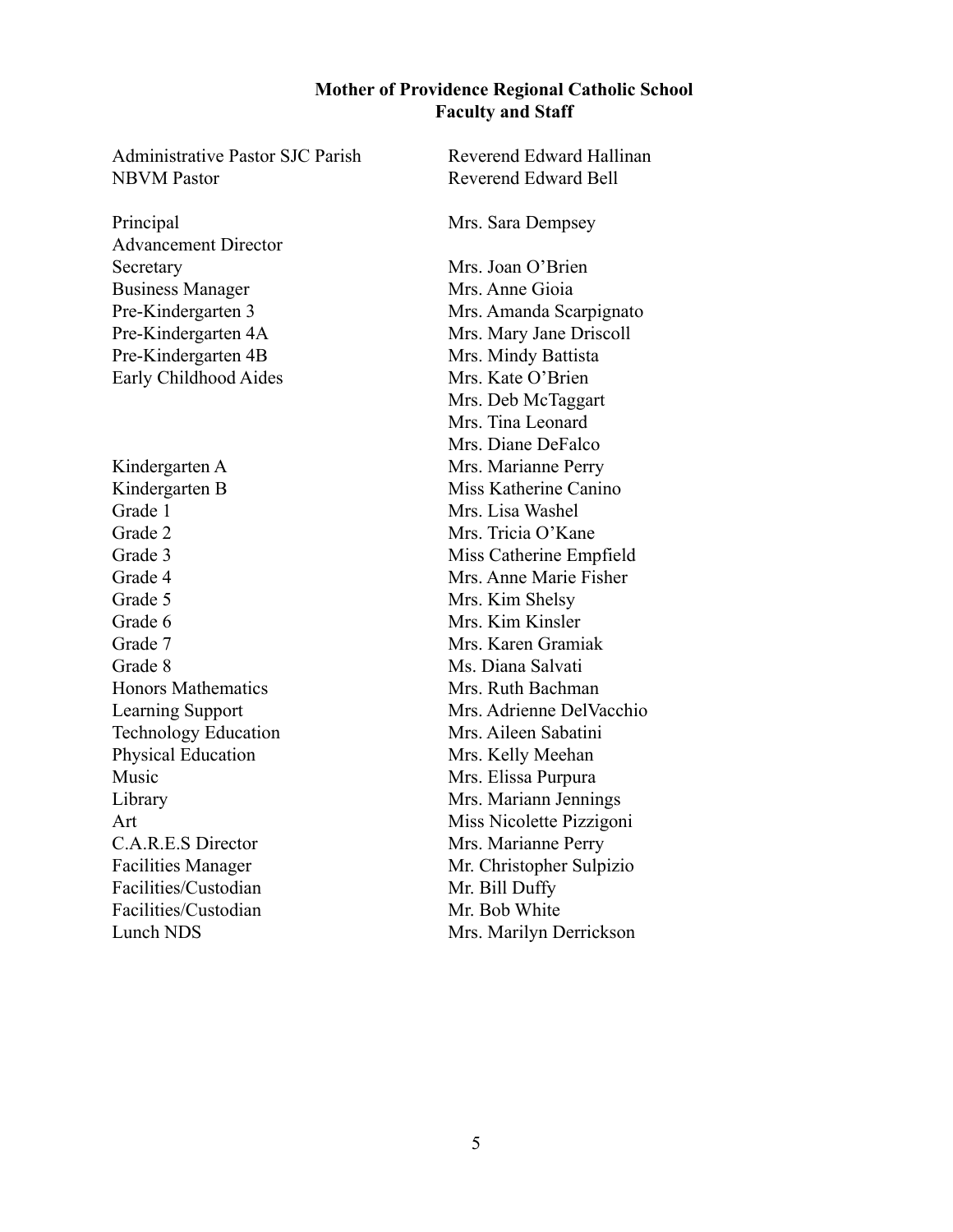#### **The Home and School Association**

The Home and School Association of Mother of Providence Regional Catholic School has set as its objective the advancement of Catholic Education and the welfare of all children. It will strive to enhance the parents' and teachers' roles in education at Mother of Providence Regional Catholic School by increasing their mutual understanding of the children through opportunities for parents and teachers to work together for the good of the children.

The Association will provide parent-school activities to increase the members' interest in educational and community affairs.

We ask that all parents become active members of this association, especially through your attendance and participation at scheduled meetings. The focus of these meetings is to provide spiritual and educational adult enrichment to our school families. The meetings are held approximately three times during the course of the school year.

#### **ATTENDANCE**

Regular school attendance impacts positively on the child's academic development. The total amount of days that school is in session is prescribed by the Commonwealth of Pennsylvania.

- **1. Absences** The policies regarding this area are as follows:
	- A student who has been absent from school, even for one day, is required to present a note written by the parent or guardian to his homeroom teacher upon his or her return to school. Teachers keep these notes on file throughout the school year.
	- A doctor's certificate may be required for absence of an extended nature (3 days).
	- If your child is going to be absent or arrive late at school, you are required to call the school. Please leave a message on the school voice mail for attendance. Please call by 8 A.M.

If your child's name appears on an attendance report from the homeroom teacher and you have not phoned in to let us know, please expect a call from the school to verify the absence or check on your child's whereabouts. Please help us in this endeavor by calling. Your child's safety and welfare are of great importance to us.

- In the case of illness during the school day, a school official will contact the parents or adult whose name has been submitted to the office with an emergency phone number.
- Any child who stays home without his/her parent's knowledge is liable to suspension. Any child who leaves school without permission is liable to suspension.
- In order to arrange for assignments of children who are absent due to illness, kindly call the school office by 11 A.M. This work may be picked up by the parent at the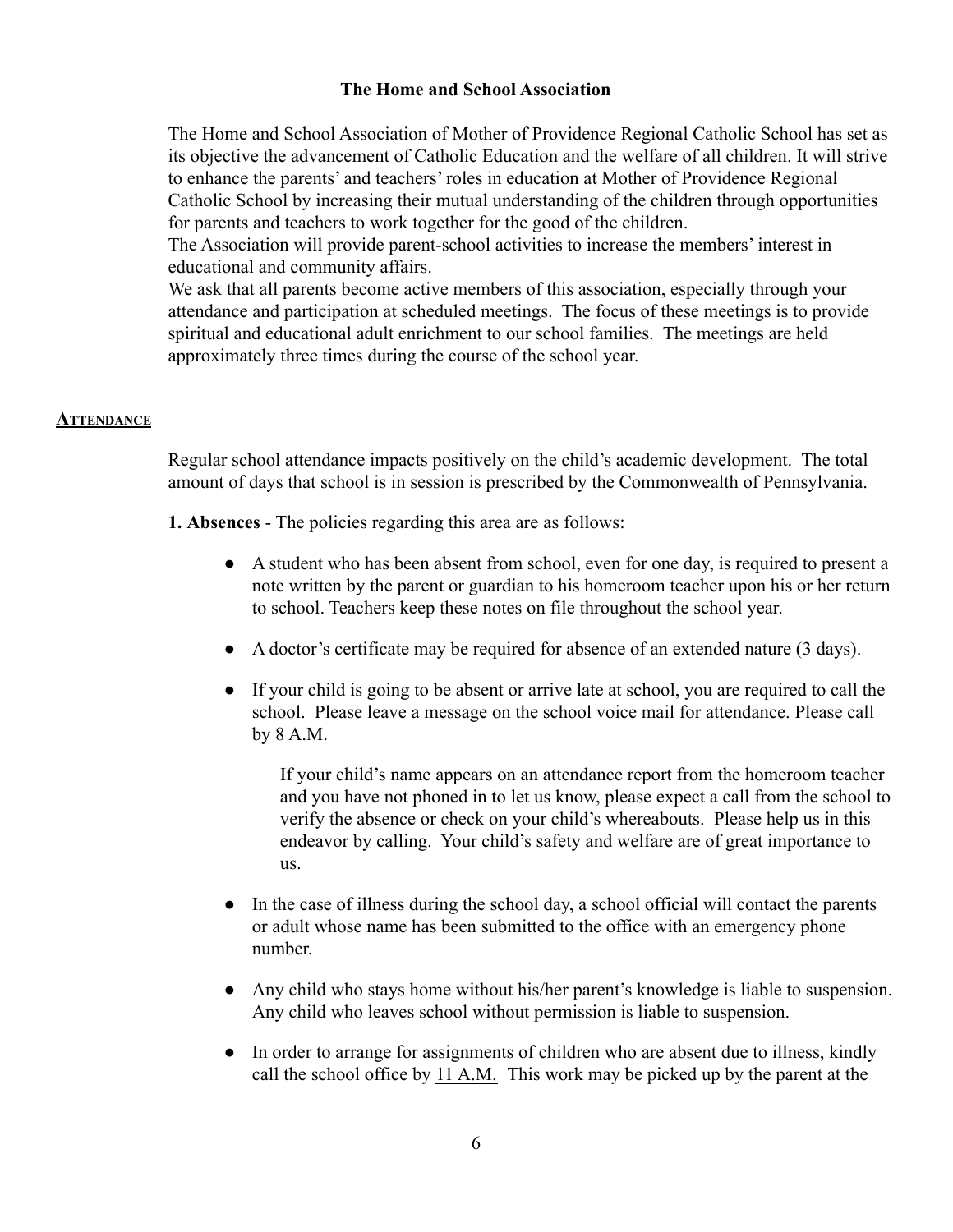school office no earlier than 3 P.M. It is the responsibility of the student to complete work and tests that have been missed due to absence.

#### **2. General Supervision of School Grounds**

The School grounds generally are supervised during school hours, from arrival time until dismissal time, when school is in session. There also will be general supervision in connection with school-sponsored activities, such as extracurricular events. Parents/guardians are responsible for insuring that they and their children are not on the premises during other times. The School has no responsibility for students or parent(s)/guardian(s) on the premises during unsupervised times.

#### **3. Arrivals**

A child must come directly to the gym between 8:00 A.M. and 8:15A.M. Parents are asked not to leave a child at school before 8:00 A.M.

A teacher is present in the gym from 8:00 A.M. The school does not assume liability for students who are dropped off before that time.

Children are not permitted to enter the classrooms prior to 8:20 A.M. unless there is an emergency or special arrangements have been made with the teachers.

The school day begins at 8:20 A.M. with prayers and announcements in the gym.

#### . **4. Dismissals**

Teachers dismiss children from their classroom at 3:00 PM. No child may leave the building prior to dismissal without the Principal's permission.

After dismissal, children should proceed directly home unless the parents and teachers have made other arrangements. Children participating in extracurricular activities are to report directly to the designated area.

#### **5. Early Dismissal - Individual Students**

No child will be excused early except in cases of emergency. To request an early dismissal, please send a note to the homeroom teacher who will forward it to the office. The student will be dismissed from the school office. The parent or guardian must report to the school office first and sign the early dismissal log in order to have your child released from school.

#### . **6. Early Dismissal – Emergency**

In the event of an early dismissal from school for whatever reason, the following procedure is followed:

1. Parents will be notified as soon as the school has received arrival times from the transportation departments. This notice will take place in the form of an email, text, or phone call through our Student Information System. This information will also be placed on the school website.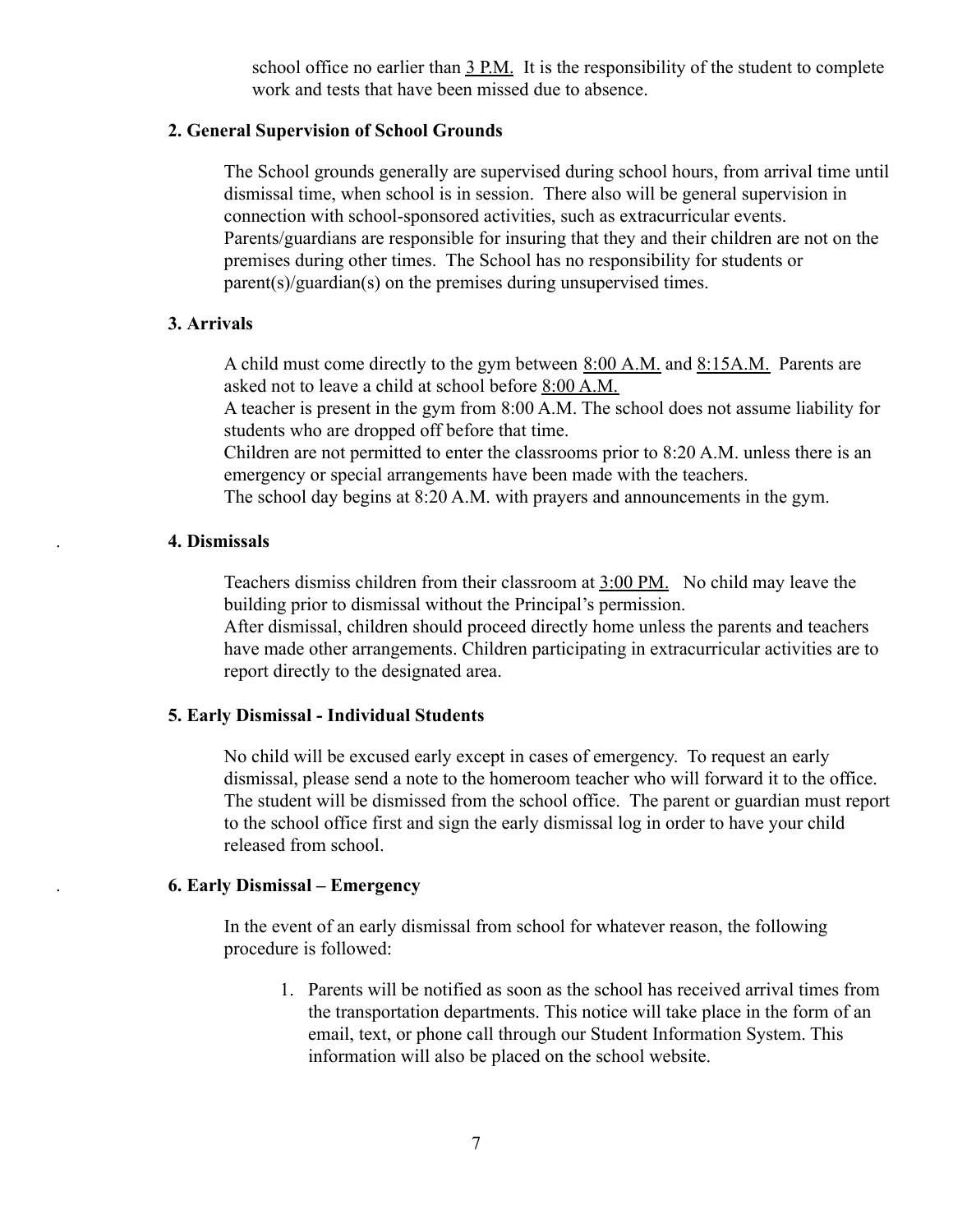- 2. It is important that parents supply the school with an email address and phone number where the parent, guardian, relative, or friend may be reached on such occasions.
- 3. Parents picking their child/children up prior to the bus dismissal are to report to the school office first and then cooperate with school personnel for further instructions.

#### . **8. Emergency Closings**

#### . **Emergency Contact Forms**

The School requires the parent(s)/guardian(s) of each student to complete an emergency contact form provided by the School. It is important that the information on this form is accurate and updated so that the School can contact the parent/guardian in the event of an emergency. There should be at least two emergency contacts for every family on the Emergency Contact Form.

The Public School District, keeping in mind the safety of the children and travel conditions, determines the closing of school. When there are hazardous weather conditions, it remains the parents' responsibility to decide about sending their children to school.

When there is a two-hour delay, Half day PK 3 and Half day PK 4 will not need to report to school.

In the event of snow, you will receive school closing information via our Option C Student Information System via email, text messages and/or phone call.

Look for the name of the School District in which you live to determine transportation for your child.

#### **9. Lateness**

A student who arrives after 8:20 is considered late for school and must:

- report to school office with a parent or guardian for an admission slip to present to the teacher in the classroom.
- present a note from his/her parent explaining the reason for the lateness; Teachers keep these notes on file throughout the school year.

Extended number of late arrivals to school may result in disciplinary action.

A child is never marked tardy if their particular school bus arrives to school late and they were on the bus.

Consistent unexcused lateness will be considered parental neglect, which will be reported to the School District for further investigation. Lateness, of course, impacts on a perfect attendance record and constitutes a serious infraction.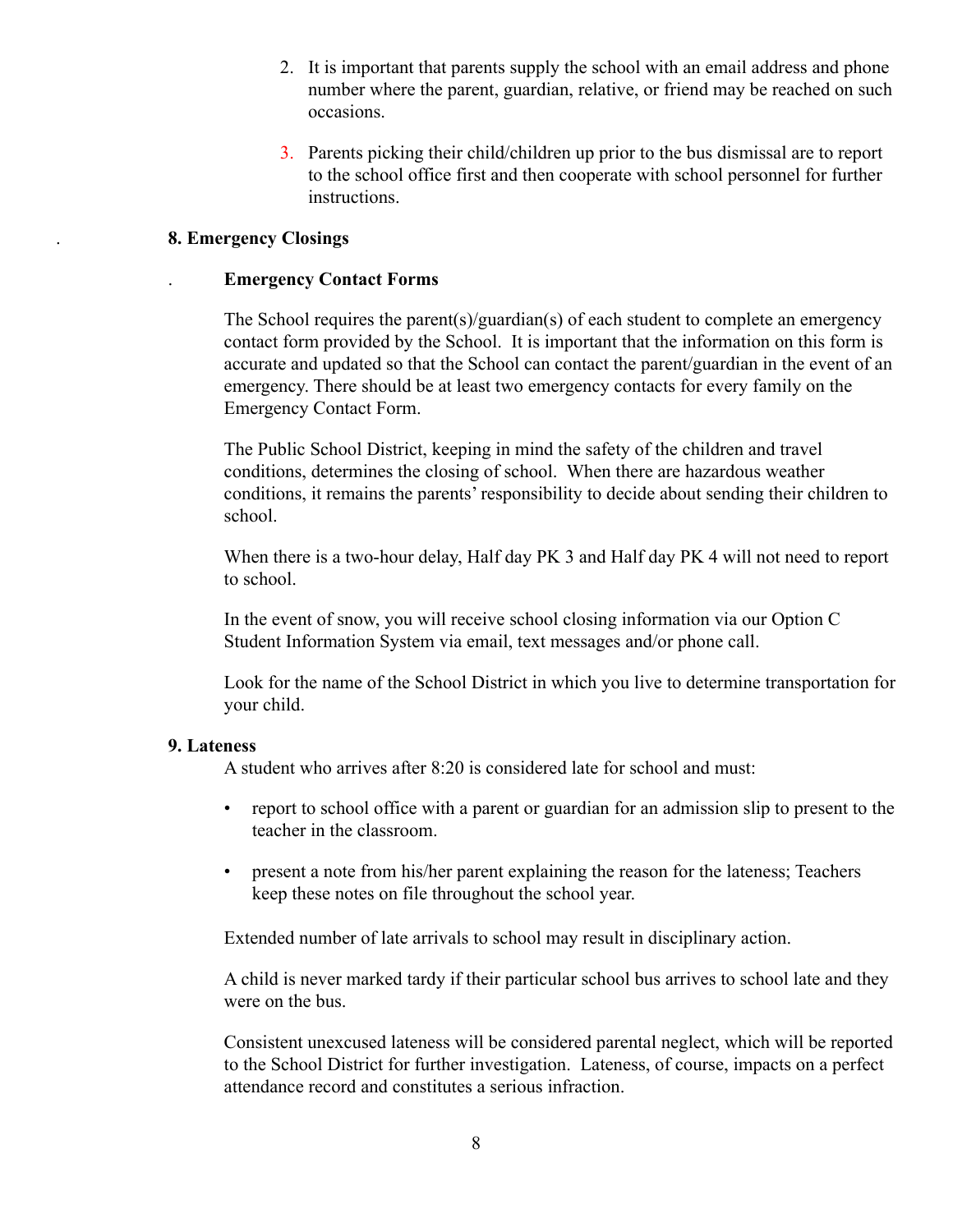## **10. Vacation Policy**

The planning of family vacations is strongly discouraged during the school year. The school does not concede to parents the right to alter the school calendar for their convenience. Please contact the Principal directly if there is a need for your child to be away on vacation during the academic year.

Protocol for maintaining academic progress:

- School work will not be issued ahead of time for students whose families anticipate being out of school for a vacation.
- A general overview of school work to be covered during the time of the vacation may be afforded families that provide the school office and teachers with at least two weeks' notice.
- Upon return to school, students will be responsible to take assessments administered during the vacation period for which the student had prior knowledge. Teachers will schedule all assessments for students in a timely manner.
- Students will be given a reasonable amount of time to make up class notes/homework, etc… deemed necessary by the classroom teacher. *Note*: It is the responsibility of the students and parents to find an avenue for making up the missed work that avoids placing the burden on the classroom teacher.

# **ACADEMIC POLICIES**

## 1. Preparation for Class

The student is responsible for completing all class assignments and homework on time. Failure to do so indicates a lack of serious preparation for class. Incomplete homework assignments will result in consequences administered by the classroom teacher.

The teacher assesses daily performance of students. Examination of copybooks and class work for neatness, accuracy, and completeness of work, as well as class participation, are part of the overall report card grade.

All students must be encouraged to use copybooks properly. Students should not tear pages from copybooks, skip pages, or use his/her copybook as a drawing or scribbling pad.

#### 2. Class Participation

Students are expected to:

- give attention and respect to the teacher at all times
- show respect and concern for other students by a willingness to share and to take turns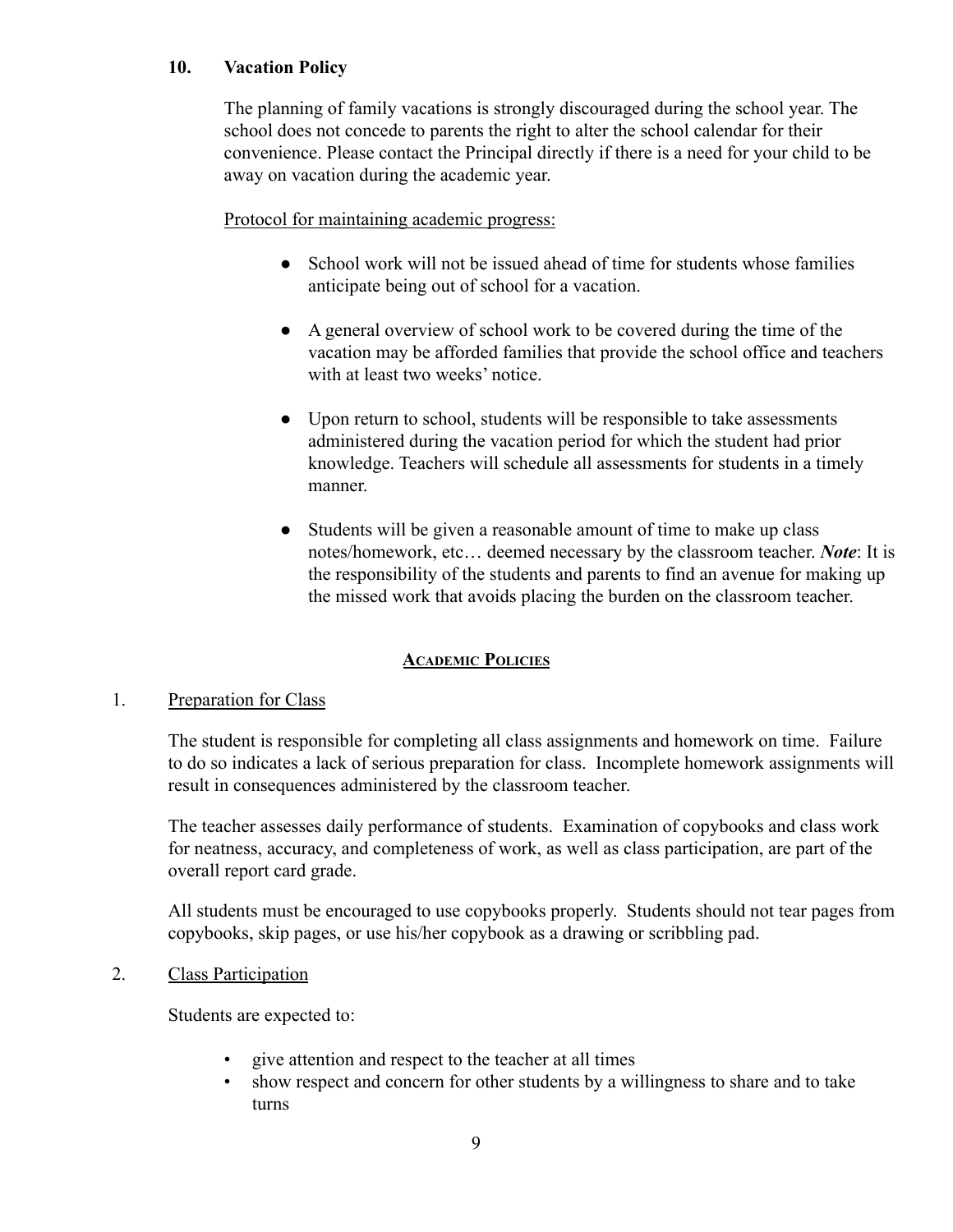- actively participate in class by responding orally or in writing as circumstances dictate
- 3. Homework

Homework refers to an assignment made by a teacher that will positively reinforce a concept presented in class. Homework includes both written and study assignments, and should be done by the student independently. While this does not preclude parental help or interest, the assignments should not require undue parental assistance or supervision. Ample time should be allowed for the completion of out-of-class research assignments or projects.

The following time per night is suggested for homework; this includes both written and study assignments:

| Grades 1 and 2 | 30 minutes  |
|----------------|-------------|
| Grades 3 and 4 | 60 minutes  |
| Grades 5 and 6 | 90 minutes  |
| Grades 7 and 8 | 120 minutes |

The School realizes that teachers, students and subjects vary. The objective is not time, but the extension of learning beyond class time.

In the event of absence or suspension, all homework and missed assignments are to be made up.

If a student is absent, parents may call the main office before 11:00 AM to request homework. Student work may be picked up outside the main office at the end of the school day.

#### Homework Guidelines:

- Teachers are responsible to inform parents of specific homework policy pertaining to the class.
- Assignments for grades 3-8 should be such that the student is able to work independently.
- Ample time is allotted for the completion of out-of-class research assignments or projects.
- Homework will be acknowledged and evaluated in an appropriate manner by the teacher.
- Homework will be reinforcement of class work, not a punishment.
- Absent students are responsible for getting and completing assignments.
- Parents will be notified if a student consistently neglects to complete homework.

## Homework Tips for Parents:

- Provide a time and place in your home during which homework is done.
- Parents are encouraged to monitor their children's homework and provide assistance as needed.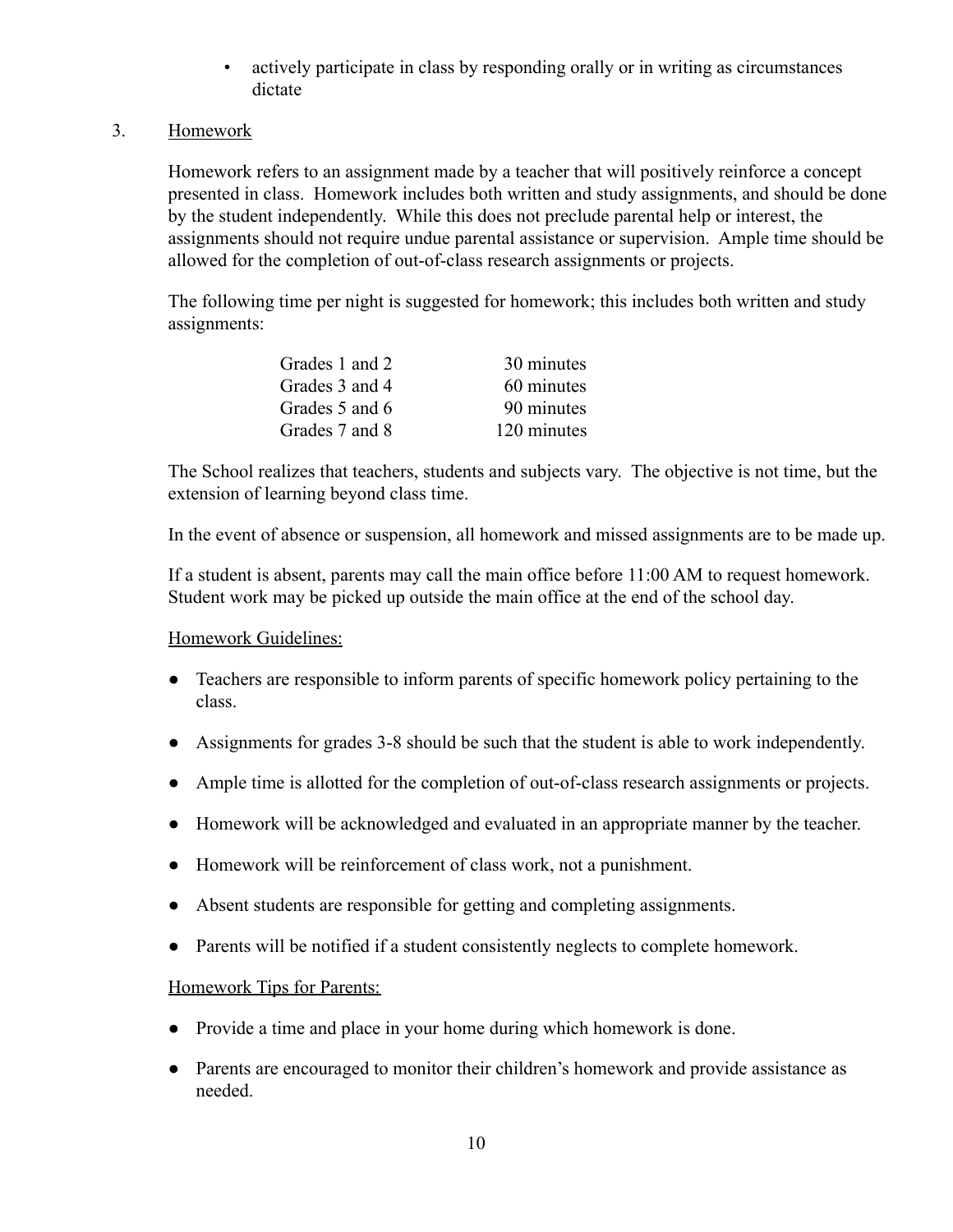● If at any time your child is consistently taking an abnormally long amount of time to complete the assignments, kindly notify the teacher in writing. Communicating this fact can be a service in helping us to better provide for your children.

Anytime a parent has concerns regarding homework, feel free to contact the appropriate teacher.

#### 4. Progress Reports

With the institution of the online grading system, parents will be able to review the progress of their children on a regular basis. OptionC will provide each user with a unique user name and password which will provide access to a child's grades and progress.

With the Student Information System, a teacher may still decide to provide a written progress report especially in the case of the following:

- Neglect of written homework
- Student not working to ability
- Failure to listen to and follow directions after repeated warnings
- Lack of responsibility in handing work in on time or failure to return a test paper signed by parent/guardian
- Absence work not made up after a reasonable amount of time
- Carelessly completed class work after explicit directions have been given by the teacher
- Carelessly written or incomplete homework assignments
- Doing homework in class
- Neglect of study homework

Parents are responsible for reviewing all graded assignments for their children. Tests and assessments should be signed and returned to school. Parents will have access to the grades of their children online and will be able to review them frequently. Please contact the teacher if you have questions about the progress of your child. The teachers will make every effort to contact a parent or guardian if a child is struggling and in danger of failing a subject.

## 6. Promotion or Retention

Student progress is monitored throughout the school year. Parents or teachers may ask for a conference at any time to discuss a child's progress, or lack thereof. When retention is a concern, frequent communication is key. Parents and teachers will meet as often as necessary to determine the best course of action for a child.

If retention is indicated, the parent(s)/guardian(s) will receive an official notification which must be signed and returned to the school administration. Promotion or retention is at the discretion of the administration in consultation with the teachers and parents.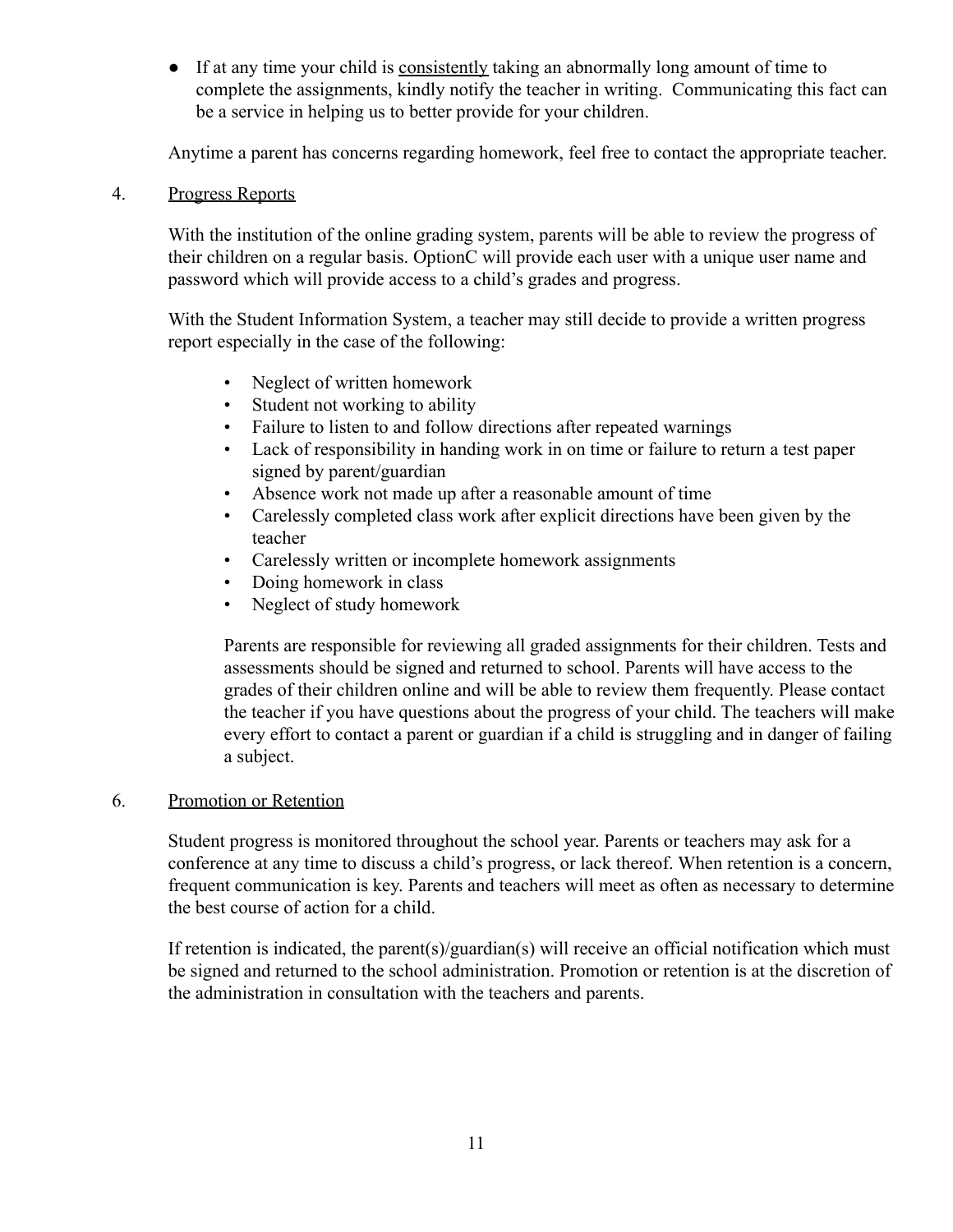## 7. Report Cards

Report cards are issued three times a year to students in Grades K through 8.

Pre-Kindergarten students receive Progress Reports throughout the year.

A report card grade is never simply the average of major test grades. Both objective and subjective grades, given by teachers to assess class participation, etc. are used in determining a final report card grade.

## 8. Standardized Testing

The Terra Nova Test is administered each year in March to most students in Grades 3-7.

The results are communicated to parents and are utilized by the school for curriculum planning. The parents of children will receive a Home Report with the results for each child.

Testing results are utilized to assist teachers in:

- Grouping for Reading and Mathematics
- Planning to meet individual needs
- Determining strengths and weaknesses of the school programs and acting appropriately.

# 9. Special Services

The Federal Government's Title I Program provides services for students in most districts. These services include remedial Reading and Math, Speech Therapy and testing services through the Delaware County Intermediate Unit.

## 10. Test Grades

In order for parents to be aware of the academic progress their child is making with regard to weekly assessments, assessments are to be signed by parents and returned promptly.

## 11. Library

The school library is open to all students on a regular basis. Children in grades PK3 through four visit the library at least once a week as a group to:

- select a book
- receive instruction on the use of the library
- learn the process of research and discovery

Any books lost or damaged must be paid for. A fine shall be paid for overdue books. It is a good practice for children to become familiar with their local public libraries. Delaware County has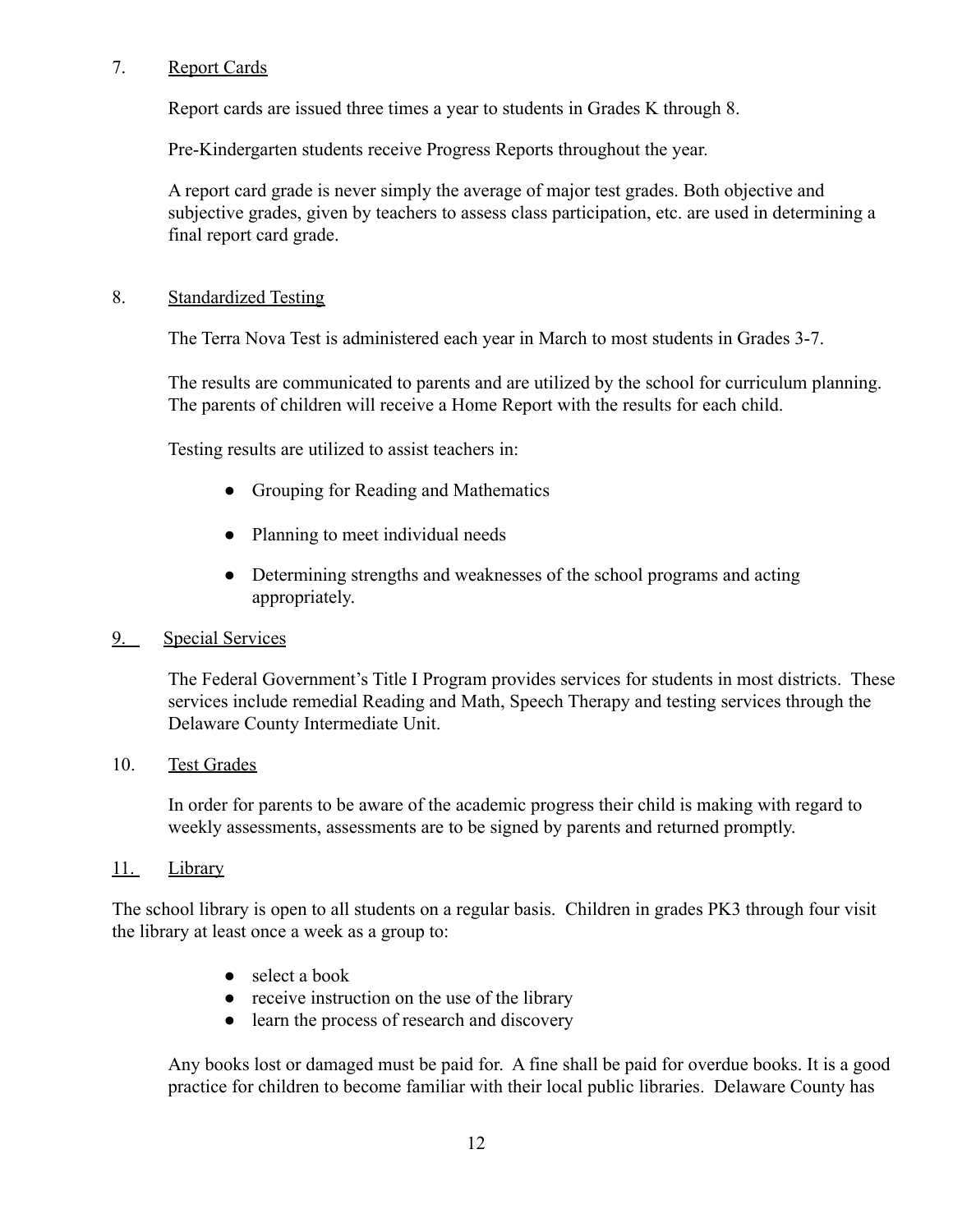many fine libraries that belong to the Pennsylvania Access System thus enabling children to check books from any library in the state.

#### 12. Graduation

Eighth grade students who have completed the prescribed course of study and maintained a suitable discipline record are eligible for graduation if all financial obligations have been met. The Administration and the eighth grade teacher determine the procedures for graduation.

#### 13. Closing Exercises

Participation in closing exercises is a privilege, not a right. The School has the right to deny any student from participating in closing exercises if, in the view of the School, the student's conduct or academic or disciplinary record indicates that the privilege should not be extended, or if financial responsibilities have not been met.

## **Academic Responsibilities**

Each student is responsible for the satisfactory completion of projects, class work and homework in a timely manner. Grades on tests and quizzes should be commensurate with the student's ability.

Parents will be notified when a child does not fulfill his/her academic responsibilities in an academic trimester. The evaluation of a student's progress is monitored, as follows:

- The teachers will note the student who is experiencing academic difficulties in either assignments or test scores, and contact the parent(s)/guardian(s) to inform them of the possibility of academic failure.
- The parent or guardian may note that his or her child is experiencing academic difficulties and contact the teacher to request a conference to discuss a course of action.

The Instructional Support Team will meet with parents and teachers to determine a course of action to support the learning of any student who may be experiencing difficulty. The Learning Support Teacher will work with teachers and students to support the learning process.

## **Code of Conduct**

## **Discipline Code**

We believe that discipline is fundamental to life. Discipline is a necessary reflection of the Philosophy of a Catholic School, which attempts to develop a fully committed Christian – a Christian committed to the observance of just rules and regulations, which will assist the individual in responding to his/her responsibilities and obligations to himself/herself and others.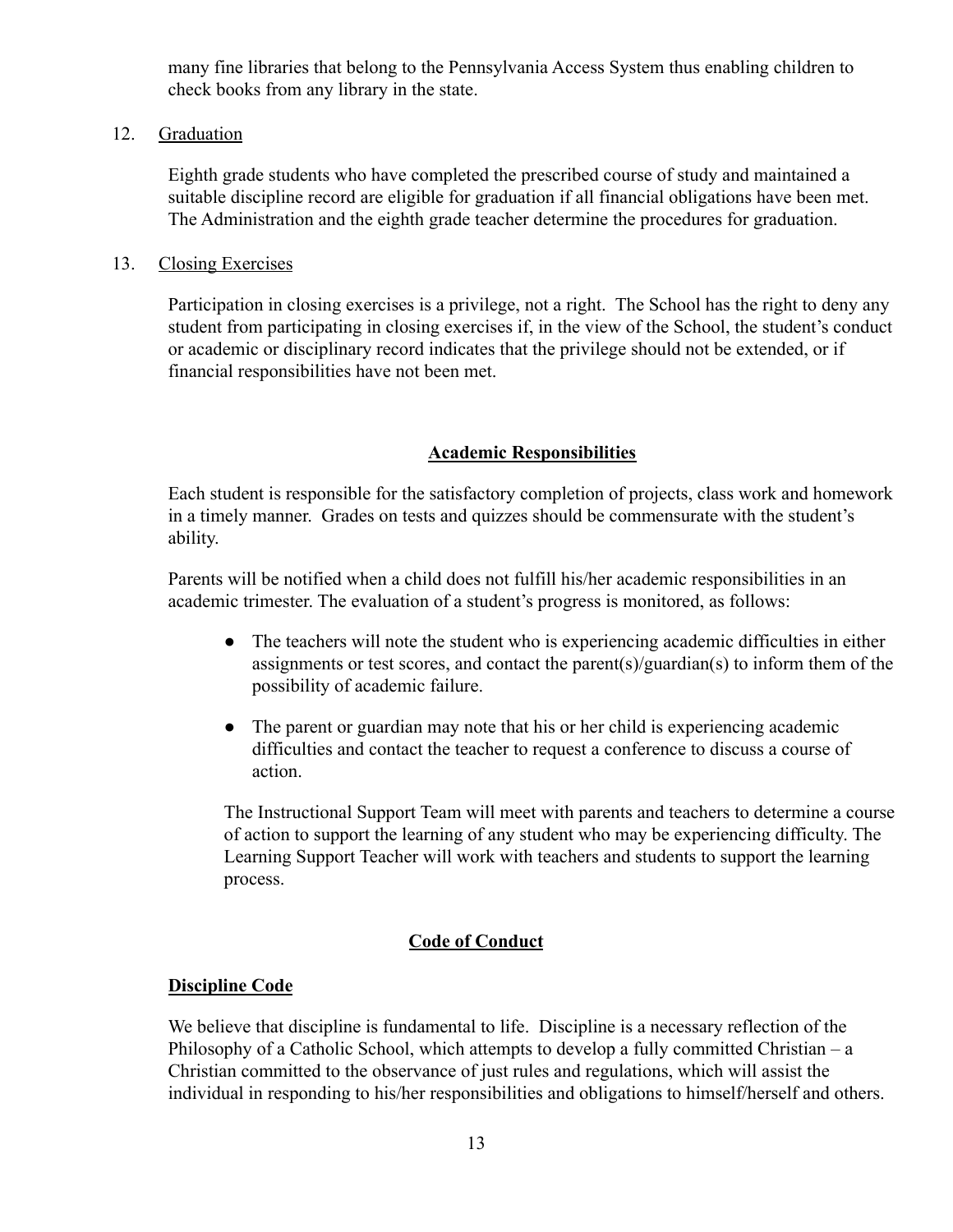Correct training in discipline means that a child learns to accept rules and regulations presented by lawful authority. Students are expected to act in such fashion that their behavior will reflect favorably on themselves and the school. They are expected to show consideration and respect for their fellow students and teachers, thus creating a harmonious atmosphere within the school. All students must recognize their individual responsibilities and obligations and discharge them in accordance with school regulations. Children who fail to comply with school policies and regulations must accept the consequences.

The discipline code applies to students and parents/guardians, both in school and at school-sponsored events, as well as in the school/parish community and outside the school/parish community where the behavior is contrary to Catholic teachings or could bring disrepute or embarrassment to the School.

The ideal of discipline within Catholic Education is to enable students to move from external discipline to self-discipline to discipleship, following the Lord and serving others.

Children must first learn appropriate behavior through someone or something outside themselves. When children have reached that stage of maturity appropriate to his or her age, they should be helped to govern their conduct from within themselves so that they can live responsibly.

The school reserves the right to search anything that is brought onto school property. Students may be disciplined for making disparaging remarks about the school whether this is done inside or outside of school; any conduct that is detrimental to the school warrants action by the school with the student making the disparaging remarks.

The classroom teacher usually will handle Disciplinary Procedures for Pre-Kindergarten, Kindergarten, and Grades 1 to 2 individually. However, if warranted, the Disciplinary Procedure for Grades 3-8 may be administered to students in grades 1 and 2.

Disciplinary Procedure for Grades 3 to 8: Infractions, Violations and Disciplinary Actions The following list provided is not all- inclusive. Many of the infractions will be handled by the teacher and within the classroom. It is only when these infractions become persistent or endanger another child that they may require further action and/or should be referred to the Principal.

## Level 1 Infractions:

- Inappropriate hall behavior; Chewing gum in school
- Inappropriate interaction with schoolmates i.e. pushing, kicking, taunting, roughness...
- Repeated tardiness; Repeatedly unprepared for any class
- Minor classroom disruptions/minor horseplay
- Violations of the dress code
- Eating food during class without permission
- Note writing; Snowball throwing
- Unsigned test papers/mark sheets; Failure to return signed disciplinary form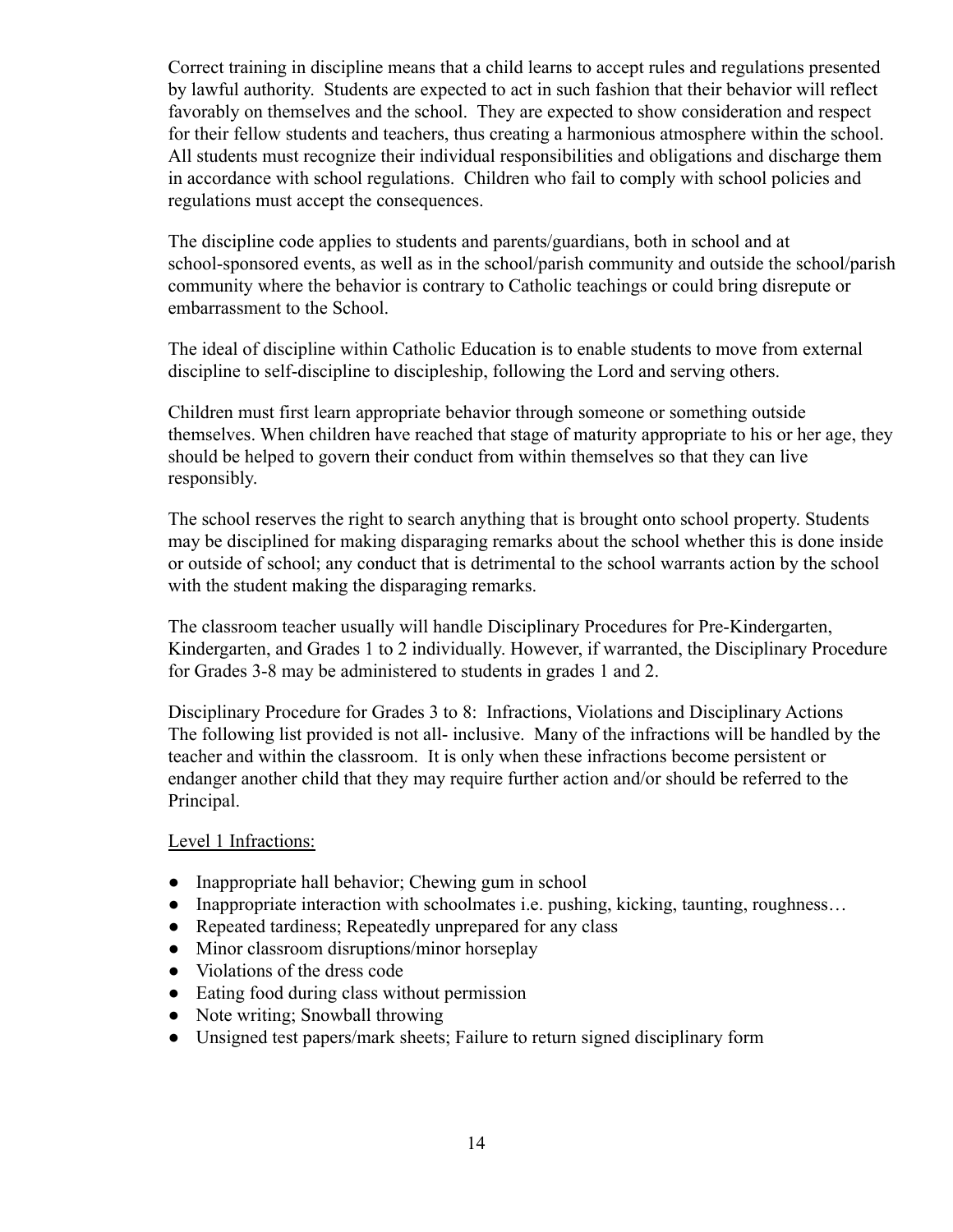Level II Infractions:

- Unacceptable behavior during school hours and school-related activities
- Insubordination/defiance
- Leaving school premises/classroom without permission
- Inappropriate language; lying, forgery
- Disrespect toward school personnel (written/verbal)
- Non-attendance at detention
- Inappropriate use of the Internet
- Smoking or displaying of smoking materials on school property
- Bullying; Vandalism; Gambling; Truancy
- $\bullet$  Lunchroom infraction(s)
- Cheating; Foul language
- Invading the privacy of another's desk

If warranted, Level II infractions may result in any of the following, or other actions deemed necessary by the principal and staff:

- Parent contact/after school detention
- Out-of-School suspension (1-3 days)
- Excluded from Field Trip(s) and other school activities as designated by the principal and pastors
- School suspension  $(1-3 \text{ days})$
- Service to the school; Restitution, limited privileges;
- Expulsion recommendation

## Level III Infractions:

- Possession, use, selling or distribution of controlled substances
- Causing a risk to the health and safety of others
- Setting off, or the possession of explosives
- $\bullet$  Failing to cooperate during school suspension(s)
- Physical assault on a staff member
- Obscene speech directed toward anyone
- False bomb/fire alarm scare or call to 911
- Use or possession of alcohol
- Possession of weapons or objects used as weapons
- Verbal threats towards others
- Immorality; Arson; Risking catastrophe; Sexual Harassment
- Extortion; Fighting; Theft

All Level III infractions will most likely result in one or more of the following:

Out–of-School suspension (1-3 days) Police Notification Expulsion recommendation Restitution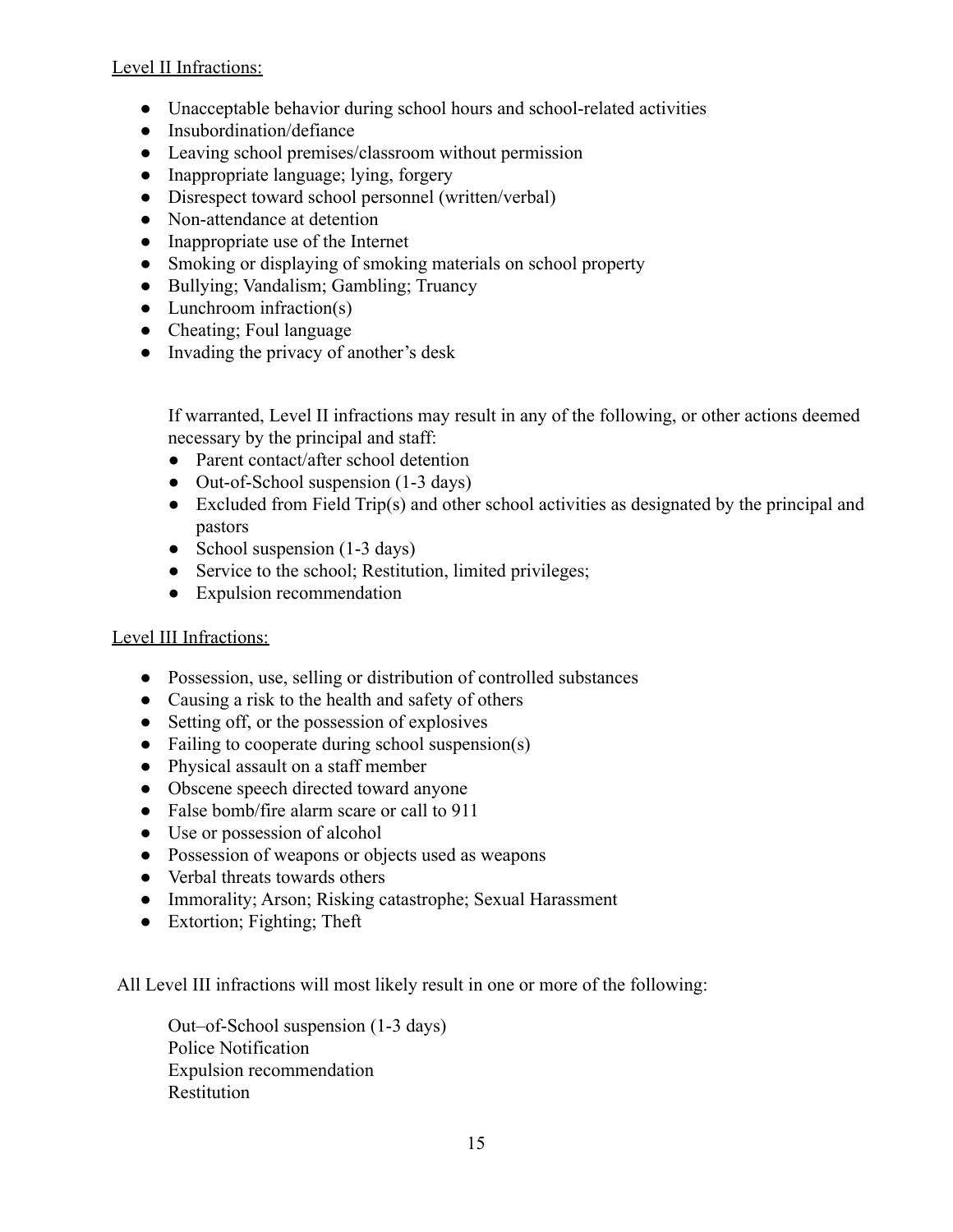# **Harassment**

The School follows the Philadelphia Archdiocesan Policy prohibiting harassment, including sexual harassment. Sexual Harassment refers to any unwelcome sexual attention, sexual advances, requests for sexual favors or other verbal, visual or physical conduct of a sexual nature.

**Sexual Harassment is unacceptable conduct and will not be tolerated.** Any student or parent/guardian who is determined to have violated this policy will be subject to appropriate disciplinary action up to and including dismissal of the student.

# **Violent/Threatening/Harassing and Inappropriate Conduct**

It is the intent of the school to provide an educational environment free from all forms of improper threats, intimidation, hostility and offensive and inappropriate behavior. Such improper conduct may take the form of unwanted verbal or physical conduct, verbal or written derogatory or discriminatory statements, and behavior not otherwise conducive to the educational and religious mission of the school. Unacceptable conduct – either by a student or a parent/guardian - includes, but is not limited to, the following:

- a. disrespectful behavior of any kind toward or about any staff, student, volunteer or parent;
- b. insubordination;
- c. fighting;
- d. bomb scares or triggering other false alarms;
- e. cheating or plagiarism;
- f. use or possession of drugs or alcohol;
- g. smoking;
- h. stealing;
- i. intimidation, harassment or threats of any kind; and
- j. Possession of any weapon.

These categories do not cover every possible situation. The school will determine which behavior is inappropriate. This policy applies both in and out of the classroom, in the school community generally and outside the school community, where the behavior is contrary to Catholic teachings or could bring disrepute or embarrassment to the School.

Conduct by students or parents/guardians, or anyone acting on their behalf, incompatible with the educational and religious mission of the school is grounds for disciplinary action, including but not limited to the immediate dismissal of the student, as well as reporting the incident to the appropriate legal authorities where appropriate.

In addition, in the case of threats of violence or harassment, in any form, including oral, written or electronic, by a student against any member of the school community, the student, if suspended but not dismissed, may be required to have psychological or psychiatric clearance before returning to school.

The following chart is only a guideline for the classroom teacher in the issuance of a disciplinary consequence. It is not an all-inclusive list of conduct that violates the Discipline Code.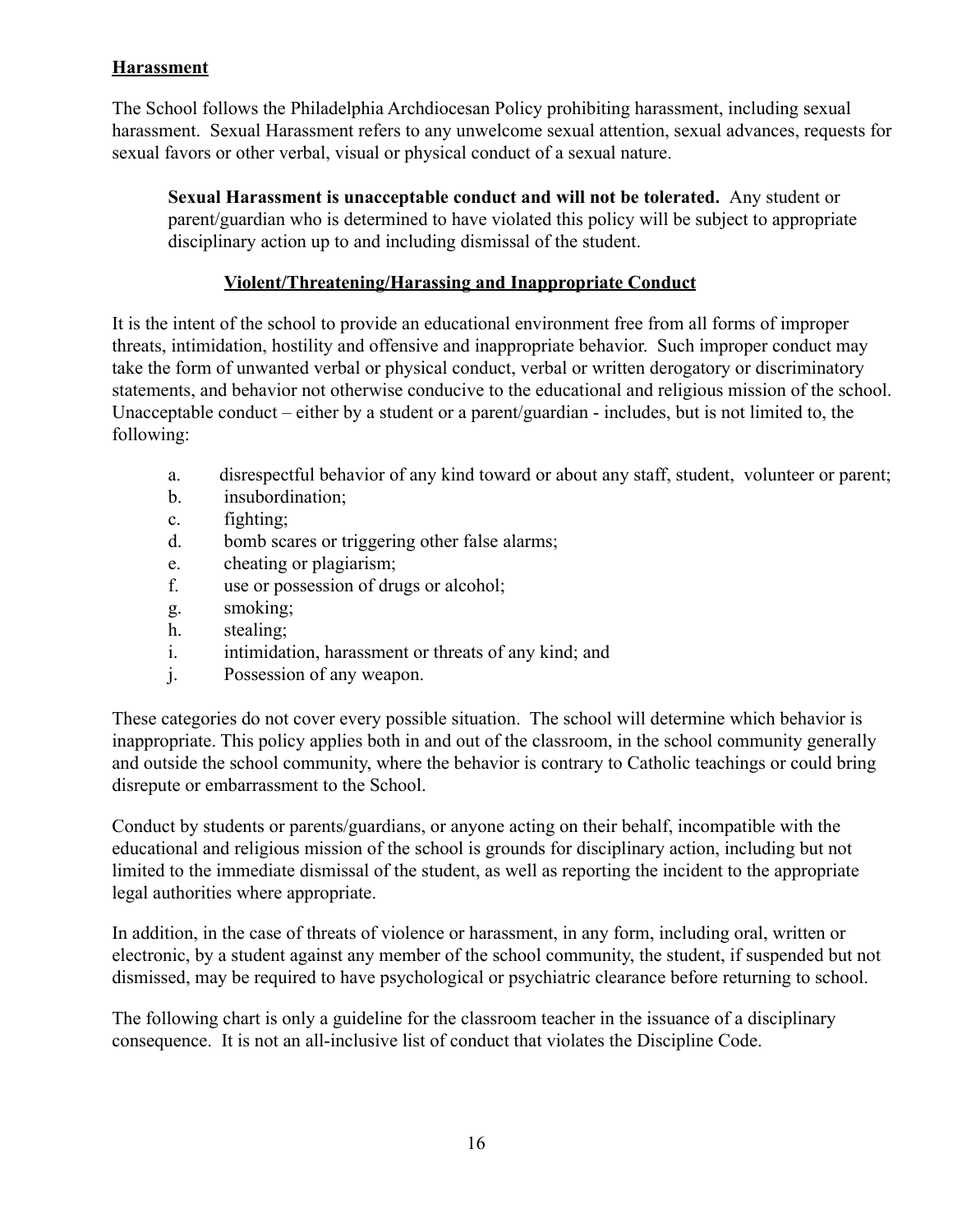The following infractions may warrant a consequence: (refer to Level of Infractions for the consequence that may be issued)

- a. Not prepared for class not having proper supplies or books for class repeatedly. Consequence will be issued after the first warning.
- b. Improper behavior including, but not limited to disturbances in class/ playground/lunchroom; *i.e.* note passing, slamming books, unnecessary noises, talking to oneself or others, throwing food, loud, boisterous sounds, any disruption deemed by the classroom teacher to interrupt the educational process.
- c. Cheating the taking or giving of schoolwork that is not one's own or if the teacher has probable cause to suspect such an action.
- d. Disrespect any improper attitude displayed towards any teacher, staff member, volunteer parent, and administrator or fellow student.
- e. Abusive language any inappropriate language used on school premises.
- f. Forgery any school paper or handing in any paper signed by anyone other than a parent or guardian or handing in a paper written by someone else.
- g. Invading the privacy of another's desk or property teacher or student.
- h. Gum chewing/eating in class gum is not permitted on campus, including the school/church/parking lot; snacks may be eaten only at the designated time.
- i. Dress code violation any infraction of the uniform dress code.
- j. Damaging any school, church or personal property.
- k. Failure to return a signed disciplinary form disciplinary forms must be returned within two (2) school days.
- l. Unsigned test papers/mark sheets tests and mark sheets must be returned within two (2) school days.
- m. Out of bounds any student who is in the wrong place at the wrong time.
- n. Other any other behavior that warrants attention not specified on the above list.

Serious infractions may result in an immediate suspension or dismissal and apply when students are on campus, on a bus, or at a school-sponsored function. Examples of serious infractions include the following:

- a. Truancy unexcused absences.
- b. Violent behavior any fighting or behavior that causes physical injury.
- c. Blatant disrespect for authority to any adult in the building.
- d. Possession and/or use of drugs, narcotics, tobacco or alcoholic beverages on campus or on bus.
- e. Irreverence.
- f. Vandalism destruction or defacing of parish or school property.
- g. Profane/obscene language or gestures or engaging in immoral conduct.
- h. Possession of any item which may present a danger to others in school or out.
- i. Cutting class.
- j. Leaving campus without permission from a school authority.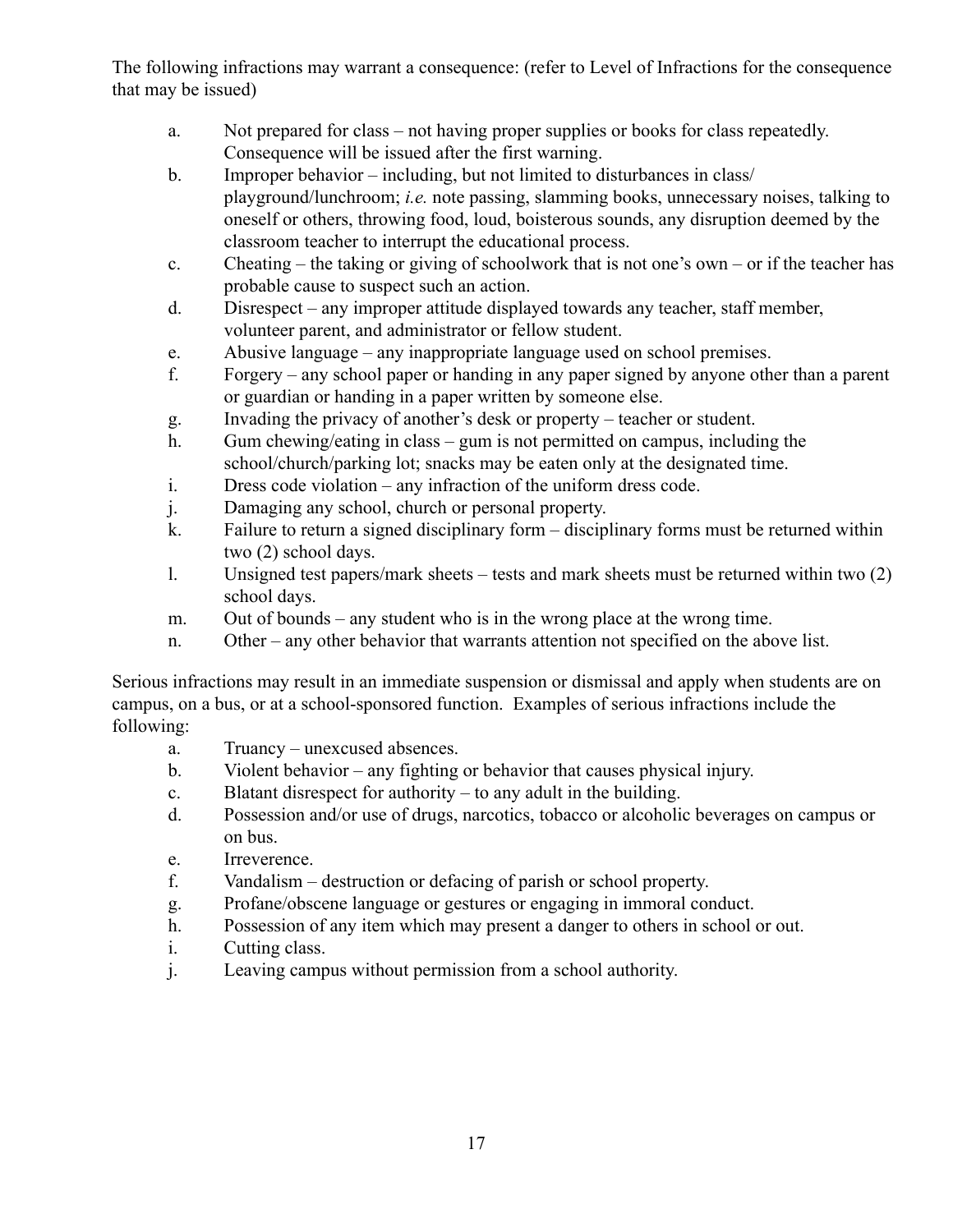## **Suspensions**

Just, appropriate disciplinary policies are essential educational processes, which include procedures, which are more remedial than punitive, yet include the necessary provisions that protect the common good of the school community.

Formal suspension is a serious disciplinary action taken by school authorities against a student whose actions constitute a major disciplinary infraction, and are contrary to the good order and organization of the entire school community.

Suspension may lead to dismissal. The Principal will inform the parents/guardians of the seriousness of suspension and seek their immediate cooperation in a corrective program designed to resolve the student's problem, if possible.

#### **Procedures for student suspensions:**

- a. Infractions of a serious nature, as determined by the School.
- b. Parents/Guardians of the student will be informed in writing, by phone, or at a face-to-face meeting of the suspension as soon as practicable.
- c. Suspensions will be implemented in or out of school, at the discretion of the Principal.
- d. Following suspension, parents or guardians may be interviewed by the appropriate school official. Students removed from the school community will not be readmitted before a parental interview has been conducted and all other conditions for re-admittance have been satisfied.
- e. Parents and student are to sign a formal agreement in which they signify their understanding and agree to assume responsibility for future behavior.
- f. Where possible, a student will be referred to a counselor or a teacher for counseling.
- g. Signed agreement of parents and a written report of the suspension will be filed in the student's record.
- h. Ordinarily, suspension records only will be made available to authorized school personnel and parents.

If the Principal has reasonable suspicion, a student's belongings or desk may be searched. The school reserves the right to search anything brought onto school property. The essence of Christian discipline is the encouragement given to our students to respect God, themselves, others, and their environment as they grow in self-discipline and responsibility.

The observance of school rules is a necessity in order to create an appropriate atmosphere for learning. Faculty and parents must work together as we aid our students in their religious, social, physical, and academic development.

## **Dismissal**

- a. After two (2) formal suspensions, a student may be dismissed.
- b. Students who are dismissed may apply for readmission after one full year. The School will determine whether re-admittance is appropriate.
- c. In certain instances the infraction may warrant immediate dismissal. The School reserves the right to dismiss any student at any time where the School considers the conduct of the student or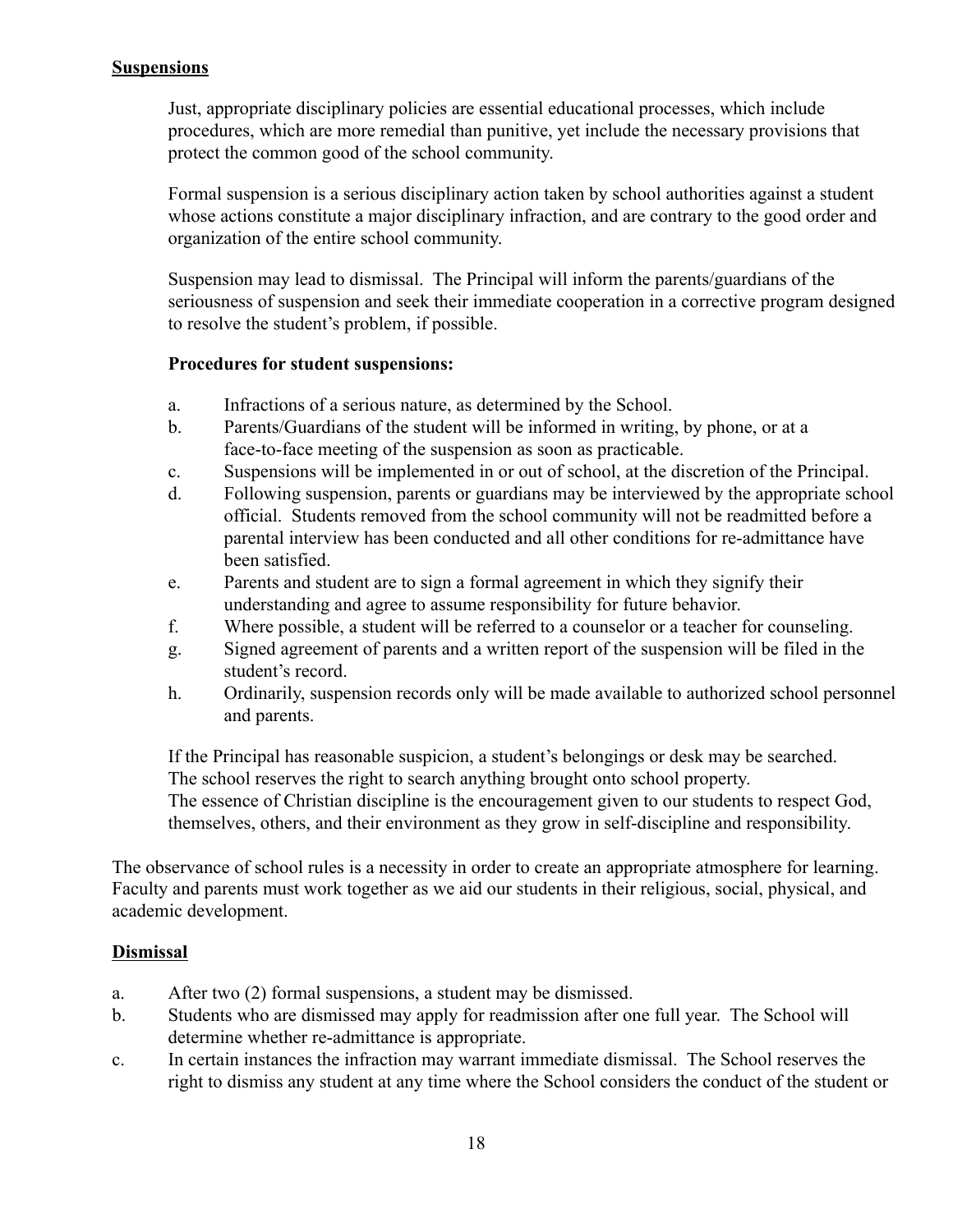parent/guardian to be inconsistent with School policy, the good of the School community or Catholic teachings.

d. Parents/Guardians of the student will be informed in writing of the dismissal as soon as practicable.

Students and parents must realize that both parties involved in fighting on school property are subject to possible suspension since both have broken school regulations.

THE PRINCIPAL, IN CONSULTATION WITH THE PASTORS, IS THE FINAL RECOURSE IN ALL DISCIPLINARY SITUATIONS AND MAY WAIVE ANY DISCIPLINARY RULE AS SEEN FIT FOR JUST CAUSE. THE PRINCIPAL RESERVES THE RIGHT TO AMEND THE HANDBOOK AT ANY TIME.

## **ADMISSIONS**

Our School admits students of any race, color, national or ethnic origin to all of the rights, privileges, programs and activities generally accorded or made available to its students. The School does not discriminate on the basis of race, color, national or ethnic origin in the administration of its educational policies, its admission policy, or in any school-administered program.

The School endeavors to accommodate students with special needs, as the School's resources and capabilities reasonably permit. A Learning Support Program is in place for those students who may have learning differences and may be in need of a reasonable, limited amount of support to be academically successful. The typical candidate for this program would require less than ten percent of support. The School reserves the right to decline admission or impose reasonable conditions of attendance where indicated under the circumstances. The School does not discriminate against otherwise qualified students with disabilities, if with reasonable accommodations, the child can meet the program requirements. Every child is admitted for a limited time, on a trial basis. If the parent or guardian does not hear from the school by the end of October, the child is accepted.

The School follows the local public school district's age requirements for admission. In the case of children coming from different public schools districts, the School administration determines the admission date. For example: A student who is 6 years old by September 1 is eligible for first grade. The age for admission to kindergarten should be one year less than that of the first grade. Pre-K3 and Pre-K4 must be the required age by September 1 of the current year. Children must be fully toilet-trained. The necessary forms and certificates for admission are:

- a. Birth Certificate.
- b. Baptismal certificate
- c. A certificate of immunization that must be updated and available for confirmation. See below, "Health."
- d. Records from prior schools
- e. Results of any educational testing, Early Intervention, or related items
- f. Other information as deemed appropriate

Please note our potty (bathroom) trained policy: Children enrolled in preschool must be potty- trained by the first day of school. We understand accidents may still happen. However, children should be able to (1) communicate to teachers that they need to use the restroom; (2) independently use the restroom without assistance; (3) wear cloth underwear. (NO pullups are permitted). If a child has three or more accidents in a month's time, we will reevaluate his or her placement in preschool.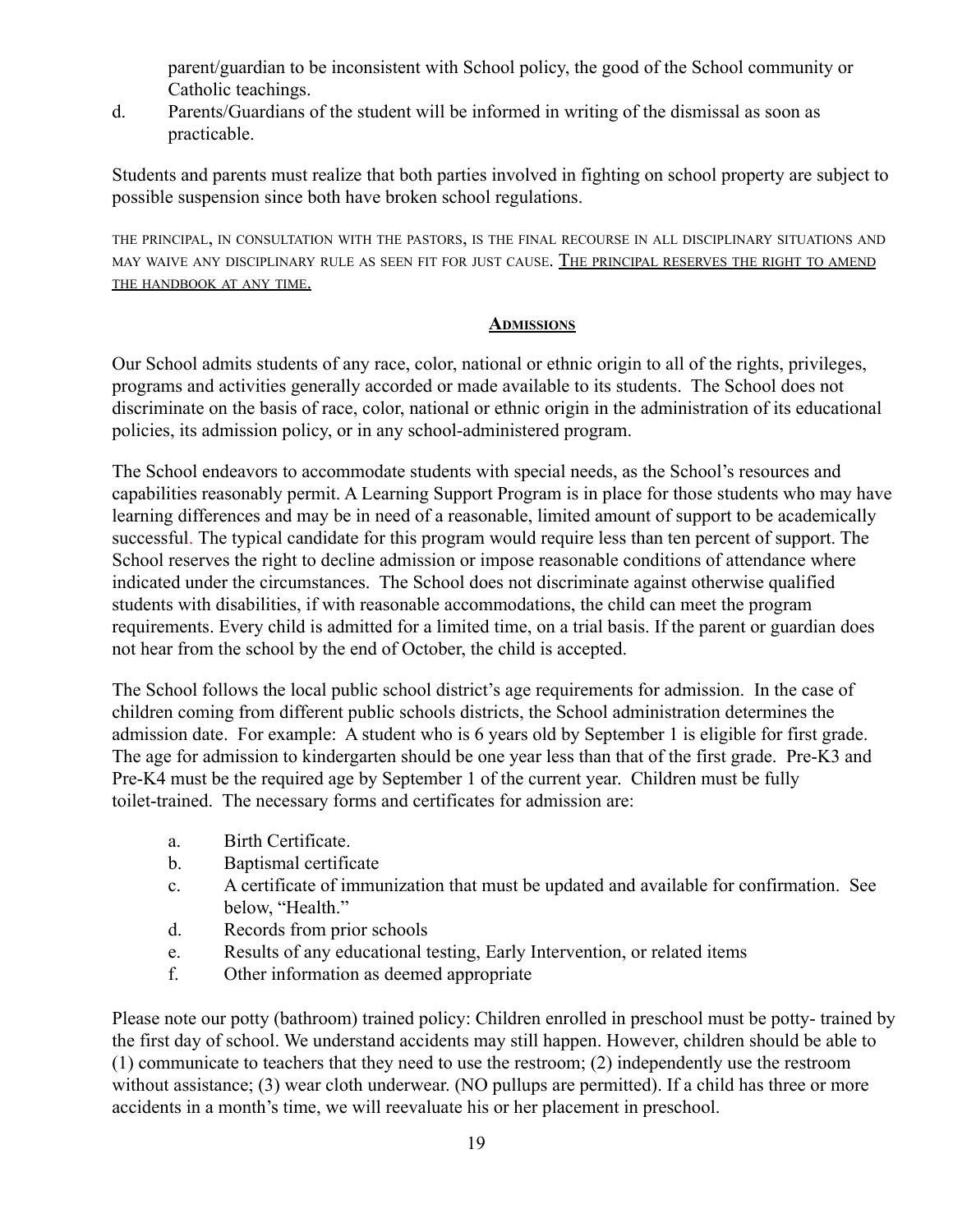**Pictures of students, parents and guardians and staff, along with their first names, may be placed on the school website and/or used for publicity purposes unless the parents or guardians notify the school in writing by the end of the second week of school that this is not to be done.**

## **REGISTRATION GUIDELINES**

Families are accepted into the School in the following preferential order:

- a. Families from NBVM and SJC parishes with children currently enrolled in MPRCS.
- b. Families from NBVM and SJC parishes that are new to MPRCS.
- c. Children from other local Catholic parishes that do not have a school associated with the parish.
- d. Other families (non-parishioners) with children currently registered in our school.

#### **Registration**

Re-registration for current families will take place beginning in October. Information for re-registration will be on the school website and in the bulletins of the participating parishes.

Registration for pre-kindergarten, kindergarten, first grade students and other students new to our school is on-going once re-registration has begun.

Registration information is communicated through the school communication methods, web site, and the Church bulletins of the participating parishes. There is a non-refundable fee due at the time of registration.

#### **Tuition and School Fee**

Tuition rates will be published annually during the school year. Payment is made in a variety of ways, including payment by check, automatic debits, and credit cards, and is invoiced through email. Parents should make payments monthly.

Anyone unable to keep up with tuition payments should contact the Business Manager, Mrs. Anne Goia, to arrange a convenient tuition plan. The Pastors/Principal reserves the right to withhold a student's final report card if tuition is not fully paid; students may not participate in certain school activities and field trips if tuition is not up-to-date. Students may not be re-admitted to school in September with past due tuition from the previous school year. Throughout the year tuition arrears will be noted and a student may not be able to return to school if tuition is not up-to-date.

If you do not notify the school, and payments are not made according to the schedule posted on the calendar, a monthly late fee will be charged.

Additional school fees may be added to the tuition rate. These fees, which are per child costs, cover the cost of miscellaneous expenses not covered by tuition or government monies. These include, but are not limited to, art supplies, religion texts and materials, testing fees, some textbooks, lunch monitors, etc.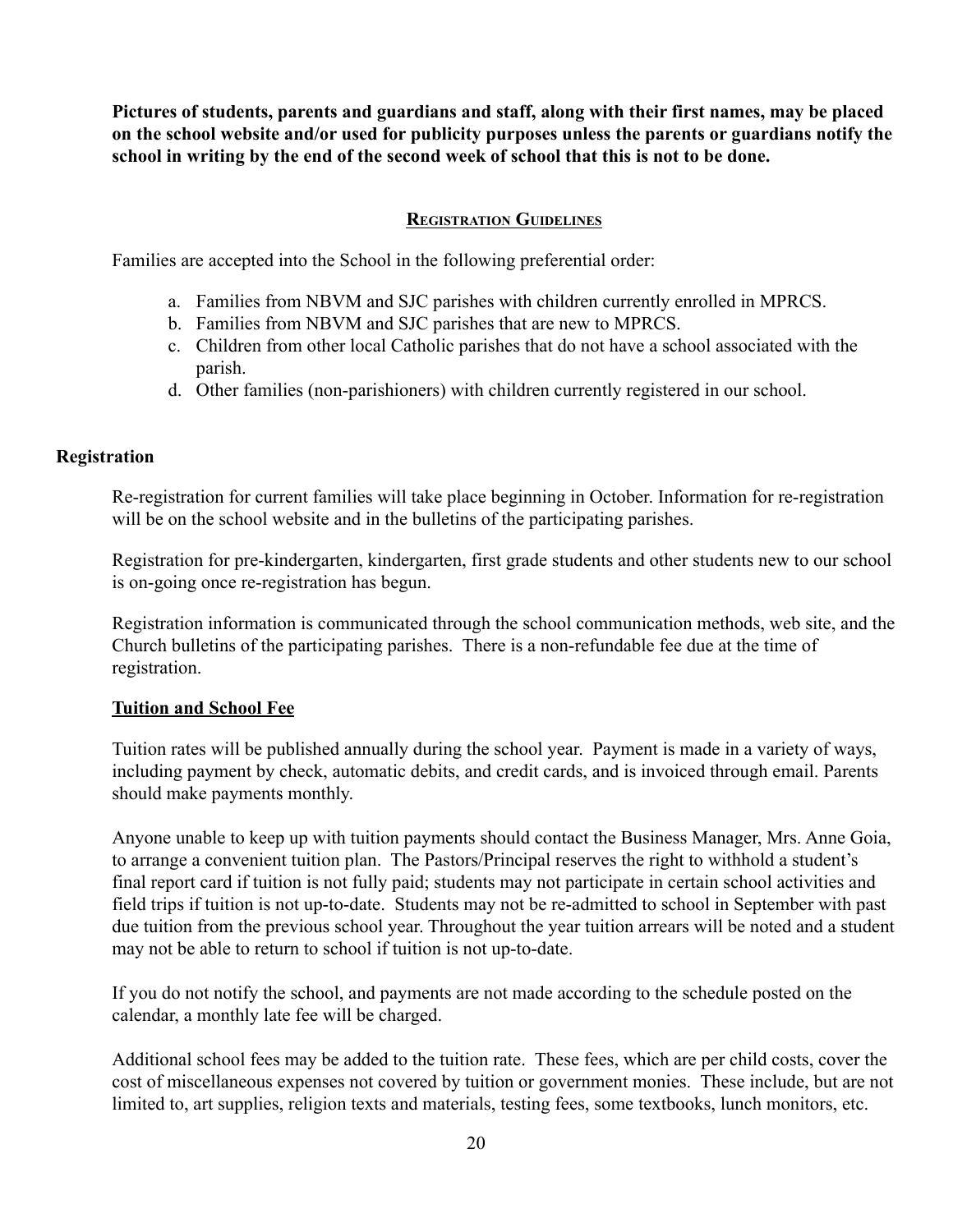## **Insurance**

Each student receives accident insurance coverage through an insurance program provided by the Office of Catholic Education and administered by Maskin Management Corporation. This program provides insurance coverage for injury during the hours and days when school is in session, and while attending or participating in school sponsored and supervised activities on or off the school premises.

Benefits are payable for the first \$300.00 of covered expenses, without regard to other insurance. After payment of the Deductible Amount, if any, additional expenses will be paid only when they are in excess of amounts payable by another plan providing medical expenses. Each accident will be treated separately with regard to the Deductible Amount. In case of an accident, accident report forms may be obtained from the School Office. Claims must be filed within 90 days.

## **Transfer of Students**

If a student is transferring to another school, parents are requested to arrange a meeting with the principal to obtain the official transfer form, complete a withdraw form, and also to sign a permission form for release of records.

Records are not forwarded to another school until this form has been signed by a parent and, in the discretion of the school, the parent(s)/guardian(s) have made suitable arrangements to pay any amounts due the school or parish.

School records will be forwarded to the child's new school upon request from that school.

Every change of address, phone number, or family name must be reported to the principal as soon as possible. Up-to-date records are needed in case of an emergency.

## **Dress Code**

Neatness and cleanliness in personal attire are part of a child's education and the responsibility of the parents. When a child looks and feels good about him/her, he/she acts and works accordingly.

Any student not in compliance with the dress code will face consequences as deemed appropriate by the classroom teacher and/or principal.

Personal appearance that constitutes a distraction is not permitted. Final approval/disapproval is at the discretion of the Principal.

#### **Hair Styles/Grooming**

Student's hair is to be neat and clean, and groomed conservatively. No extreme or fad styles; no coloring or highlighting of the hair, no extreme (length and number) hair extensions, no mohawks or similar styles. Please do not have excessive beading in the hair. The hair length must be above the collar for boys. Students are expected to come to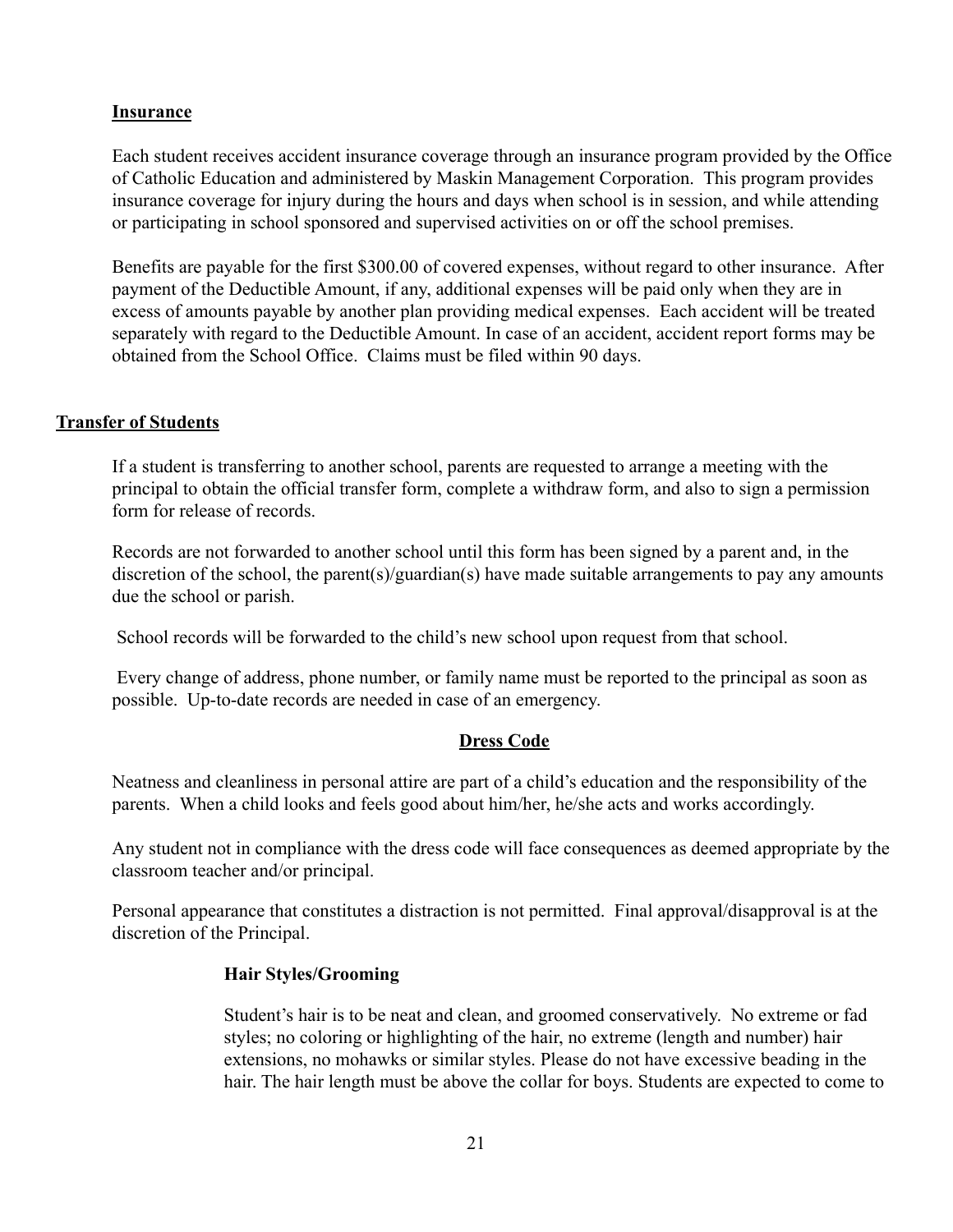school in a state of cleanliness. Nail polish and make-up are not permitted in school. Long hair must be secured away from the face.

## **Jewelry**

Although jewelry is not a part of the school uniform, post earrings of a small and conservative style are permitted to be worn by the girls (one earring only in each ear lobe). Boys are not permitted to wear earrings. Bracelets, ankle and wrist, pins and buttons are not a part of the school uniform. This includes all rope, yarn and beaded neck, wrist and ankle bands. A religious medal or cross on a chain is permitted.

## **Out of Uniform**

If at any time during the year an exception in uniform is necessary, a note of explanation must be sent to the child's teacher who will forward it to the principal. This note should indicate the expected date by which the uniform will be complete.

#### **School Uniform GIRLS:**

- $\bullet$  Blue Plaid uniform jumper (grades K-5) must be knee-length; with white Peter Pan collared blouse.
- Blue Plaid uniform skirt or skort (grades 6-8) must be knee-length; with white or light blue oxford blouse.
- Optional: khaki walking shorts, skirt, or skort and navy or white polo in the Spring and Fall
- Navy blue socks or tights; brown or tan Buc style or black, navy Mary Jane style shoe or tan Sperry may be worn. Platform shoes are not permitted.
- Conservative mostly white or mostly black sneakers may be worn with the walking shorts only.

Grades K-5: Navy blue cardigan sweater required as part of the winter uniform.

Grades 6-8: pull-over monogrammed sweater or V-neck sleeveless monogrammed sweater vest required as part of the winter uniform.

## **BOYS:**

Grades K-5

- Khaki dress slacks; no cargo pants permitted.
- Slacks must be worn at the waist and not in such a manner that allows the slacks to hang off the waist.
- Optional: Khaki walking shorts (not cargo shorts) in the spring and fall.
- Navy blue or white polo; black/brown belt.
- Brown or tan Buc style or brown oxford (tie) style shoes or Sperry's with school uniform; dress socks in navy, black or brown.
- Conservative mostly white or mostly black sneakers may be worn with the walking shorts only.

Grades 6-8

- Khaki dress slacks.
- Slacks must be worn at the waist and not in such a manner that allows the slacks to hang off the waist.
- Optional: Khaki walking shorts in the spring and fall with a navy or white polo shirt.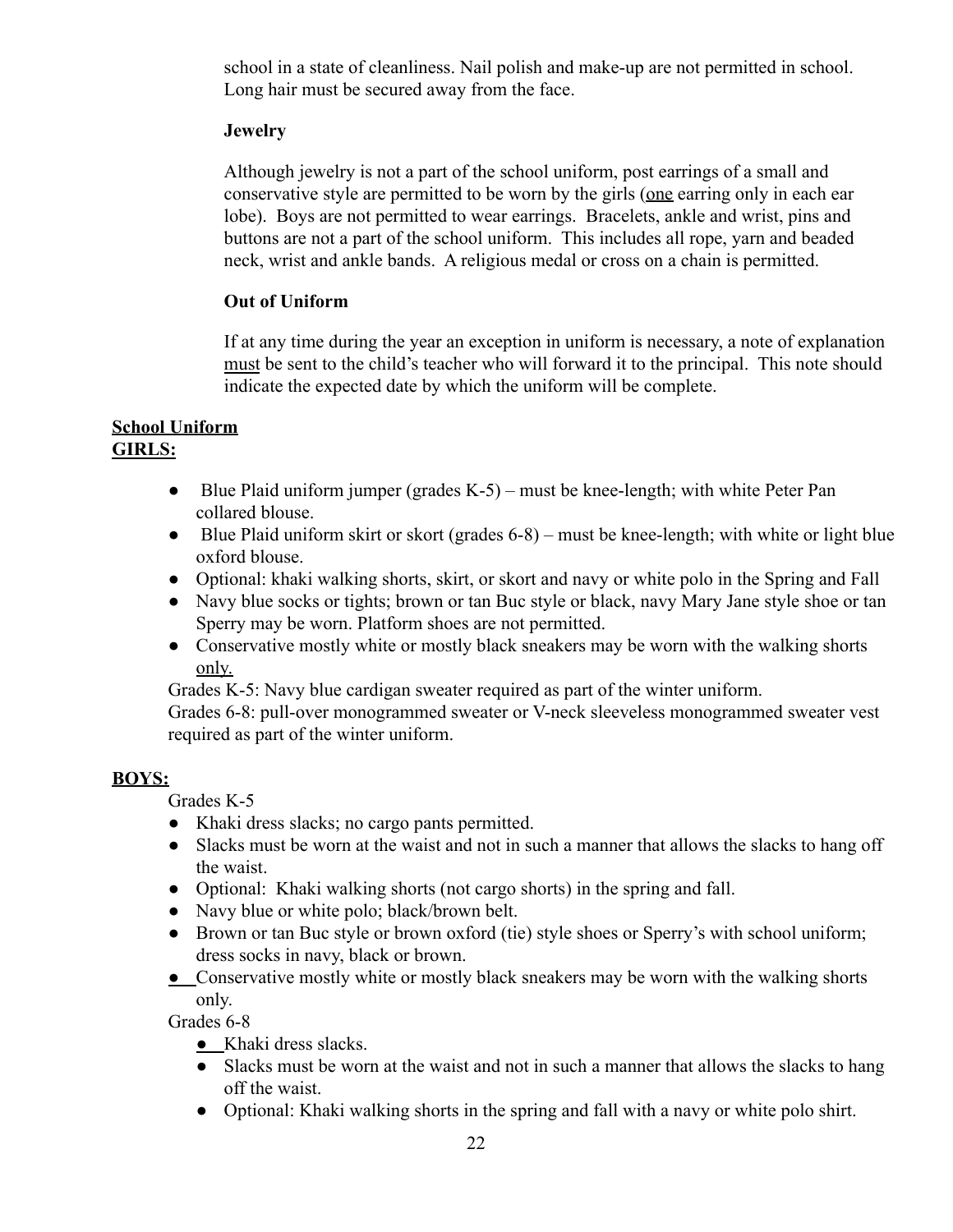- White or light blue dress shirt and uniform tie.
- Brown or tan tie dress or Buc style shoe; black or brown belt; navy, black or brown dress socks.
- Conservative mostly white or mostly black sneakers may be worn with the walking shorts only.
- Navy sleeveless sweater (vest) or sweater with sleeves with monogram is part of the winter uniform.

# **Grades Pre K 3 and Pre K 4:**

- Khaki skirts/skorts or pants with the school polo or the gym uniform may be worn **any day**. Mostly black or white sneakers may be worn with the uniform.
- In times of spring/fall uniforms, khaki shorts may be worn with the polo.
- In winter, the gym uniform is navy sweatpants with the gym tee-shirt and sweatshirt both with the school logo. In fall/spring, the gym uniform is navy shorts with the light blue tee-shirt with the school logo. Mostly black or white sneakers are part of the gym uniform.

## **Shoes – Boys and Girls**

Shoes should be comfortable, durable and in good condition. Permitted styles are: tan or brown Bucs style or Sperry's. Girls may wear a navy or black Mary Jane style shoe. Platform shoes, black Reeboks or similar style black sneakers are not acceptable with the winter school uniform. Low-rise mostly white or mostly black sneakers with white socks may be worn with the walking shorts and must be worn for Physical Education.

## **Physical Education Uniform**

All students are required to wear the official school physical education uniform with the school logo on t-shirt and sweatshirt for all physical education classes. The uniform, which will have the school logo silk-screened on the t-shirt and sweatshirt, is as follows:

- o blue T-shirt (alone in Spring and Fall, and with the sweatshirt in the winter)
- o blue sweat shirt (winter uniform)
- o Navy blue knee length mesh shorts (Spring and Fall uniform); navy blue sweat pants (winter uniform)
- o White or black ankle height athletic socks/mostly plain black or white sneakers

Students are expected to remain in complete school uniform at all times while in the school building, on school property, i.e. school yard, dismissing to the buses, etc.

Parents are to send in a note of explanation if for some reason a student must be out of school uniform.

# **Dress Down Days**

On occasion, the school may offer the students the opportunity to wear clothes other than the uniform to school. On these dress down days, the students must wear appropriate attire with a full shoe (sneaker, boot, but not sandals or flip flops, for example). Camouflage print and clothing with inappropriate language and sayings are not permitted at school. Clothes are to be loose fitting; leggings and skinny jeans must be worn with an appropriate top or tunic that will come down past the hip. The school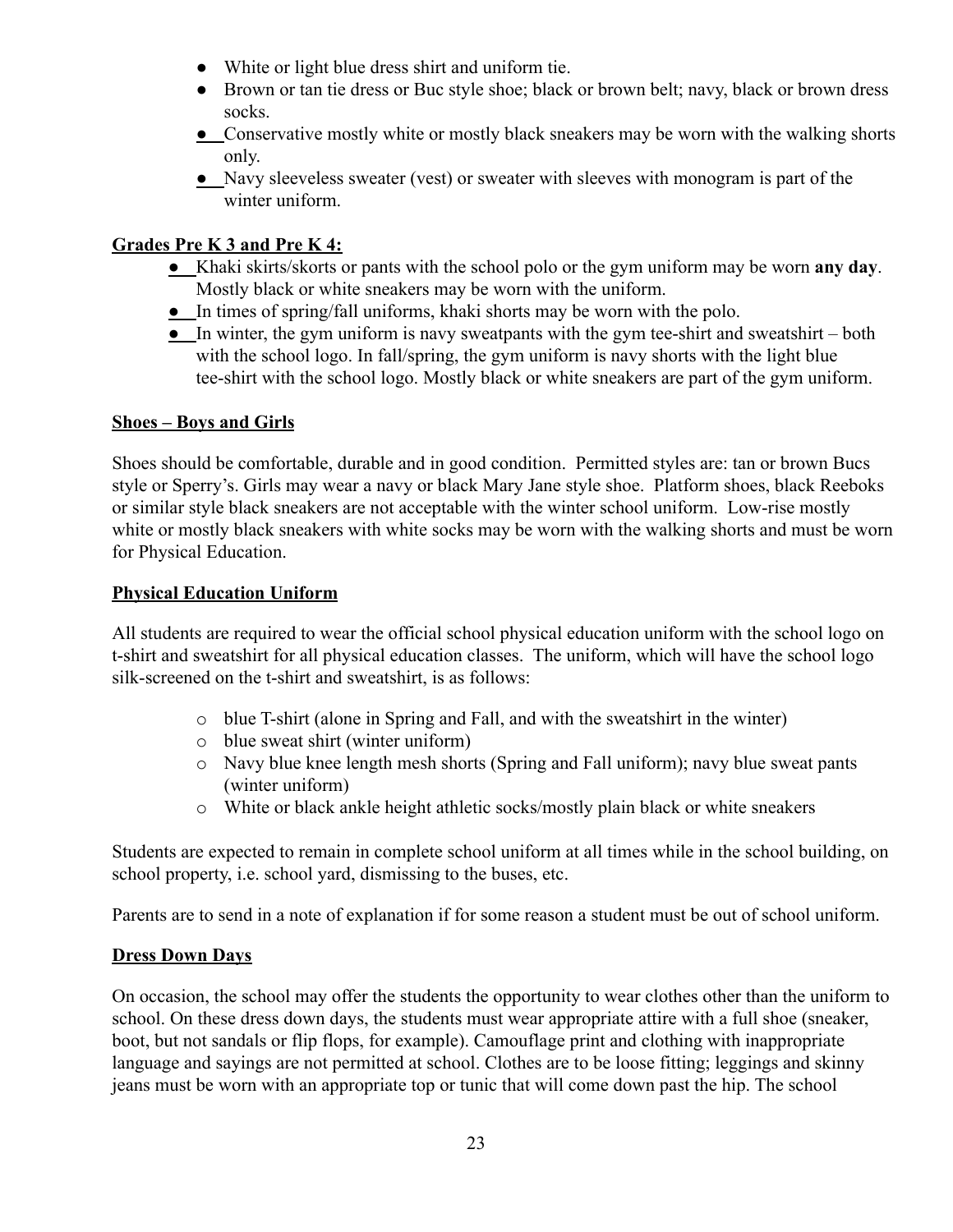personnel have the right to have children change attire if what is worn to school is not up to standard. Parents or guardians may be called to bring a change of clothes to school for the student.

#### **TRANSPORTATION**

In the beginning of the school year, parents/guardians are asked how their child(ren) will arrive to and leave from school. Any change in transportation arrangements must be made in writing, even if it is a change for only one day. Transportation changes will not be made over the phone.

## **Bus**

Some local public school districts provide bus transportation for students who reside at a distance greater than one mile from the school. Parents and guardians may need to register in the public school district in which they reside for the privilege of riding the school bus.

Children who ride the school bus are expected to behave in a safe and orderly manner at all times. Failure to do so will result in their being denied the privilege of riding the bus. Children must ride the same bus both morning and afternoon as assigned to them by the school district. Bus riders are not permitted to walk home unless the parents send a note to the homeroom teacher and the principal asking permission for this exception.

Please do not request permission, written or verbal, from the principal for a student who is a non-rider to take the bus to any location on a given day. Children are not permitted to ride a bus outside of the school district in which they live. The school is not in a position to grant such a request. If you wish to pursue such a change, you may call the transportation office of the local public school district. The telephone numbers for the various transportation offices are:

| <b>CHESTER UPLAND</b>  |                     | 610-447-3821             |
|------------------------|---------------------|--------------------------|
| <b>CHICHESTER</b>      |                     | 610-485-6881             |
| <b>MARPLE NEWTOWN</b>  |                     | 610-359-4299             |
| <b>INTERBORO</b>       |                     | 610-237-9751             |
| PENN DELCO             |                     | 610-497-6300 (EXT. 8604) |
| <b>RIDLEY</b>          |                     | 610-534-1900 (EXT. 1102) |
| <b>ROSE TREE MEDIA</b> |                     | 610-627-6475             |
| <b>SOUTHEAST DELCO</b> |                     | 610-522-4300             |
| <b>SPRINGFIELD</b>     |                     | 610-938-6085             |
| WALLINGFORD/SWARTH     | $\omega_{\rm{max}}$ | 610-892-3416             |
| <b>UPPER DARBY</b>     |                     | 610-352-7112             |
| <b>INTERBORO</b>       |                     | 610-237-9751             |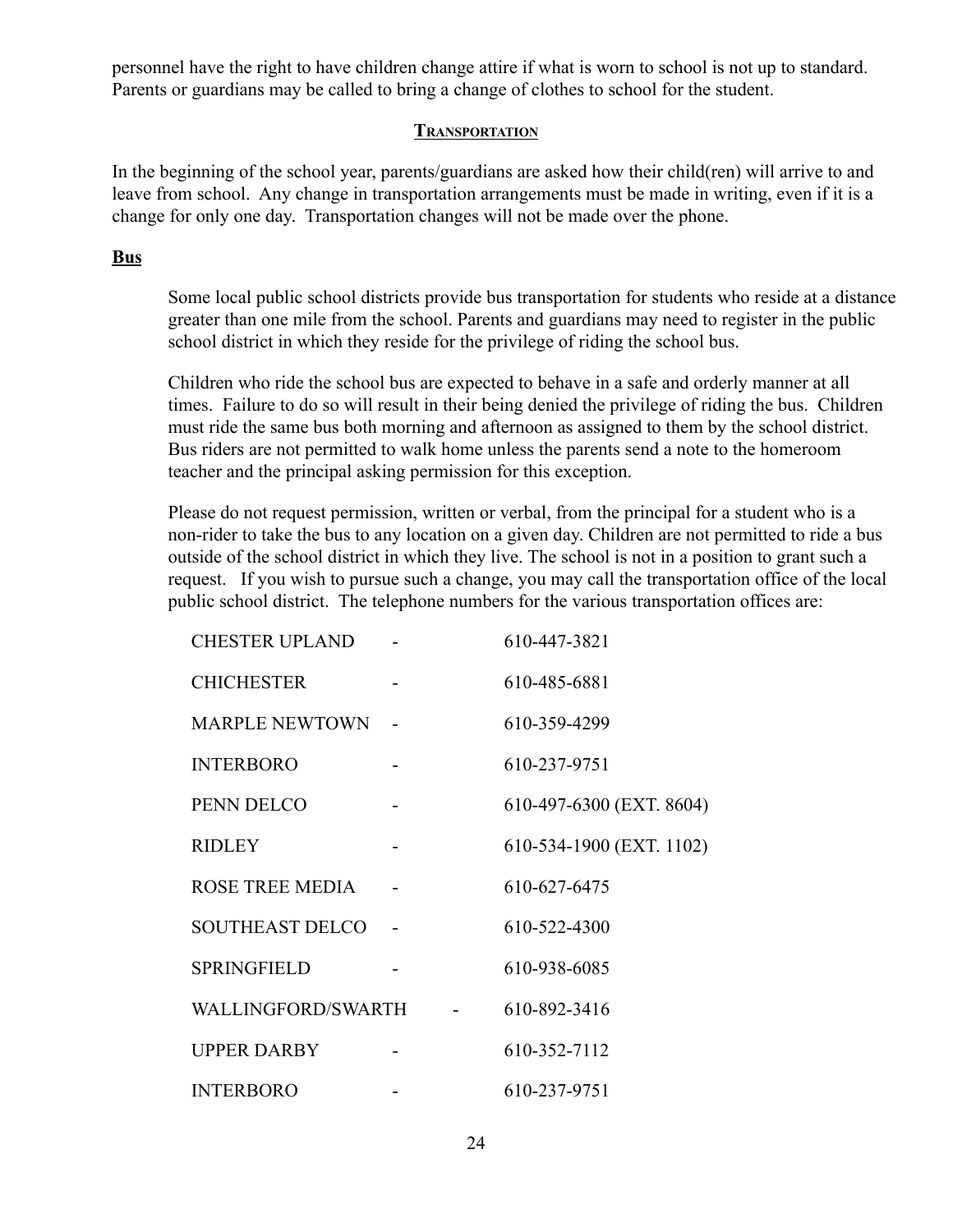## **Car Pick-up**

Parents who pick up students must follow the directives for the car rider pick-up; this is for the safety of all involved. Please note the directions for the movement of vehicles at drop off and pick up times. Running is prohibited. A teacher will oversee car pick-up procedures daily.

#### **COMMUNICATIONS/STUDENT RECORDS/RELEASE OF STUDENTS**

#### **Legal Custody Issues**

Parents are asked to inform school personnel when legal and/or physical custody of the child(ren) resides with one parent. The school must have a copy of the court ordered custody agreement on file. This will help school personnel to make effective decisions when the need arises. Custodial parents are likewise asked to supply the school with copies of restraining orders if the need arises.

Divorced, separated, or never married parents must submit a court certified copy of the custody agreement.

Those individuals who have legal custody of the student may attend school meetings, participate in educational decisions and review educational records regarding that student. Persons who do not have legal custody (including those with visitation rights but not legal custody) have no such educational rights and may not participate in these matters.

The School requires parents/guardians to sign an agreement regarding the administration of parental participation issues and payment of tuition.

## **Conferences**

Parent-teacher Conferences are scheduled during the first trimester for Grades K to 8.

Arrangements for parent-teacher conferences at other times can be made in writing to suit the convenience of both parties whenever deemed necessary for the benefit of the child. When requesting a conference, please state the nature of the concern, so that the teacher can be better prepared to address it. Should a problem arise concerning any child, parents should feel free to discuss it with the proper school authority - the teacher, the principal, or the pastor. The better the communication, the easier to direct your child in his/her educational endeavors.

**Teachers may not be interrupted during the school day**: lunches, messages, forgotten books, etc. should be left at the office with the child's name and room number.

#### **Family Communication**

Effective communication is the single, most important factor that assures a positive relationship between the home and school. Several modes of communication exist at our school to help keep parents informed of policies, activities, upcoming events, and student progress. Regular forms of communications include, but are not limited to: this handbook, the school website, www.mpregional.org,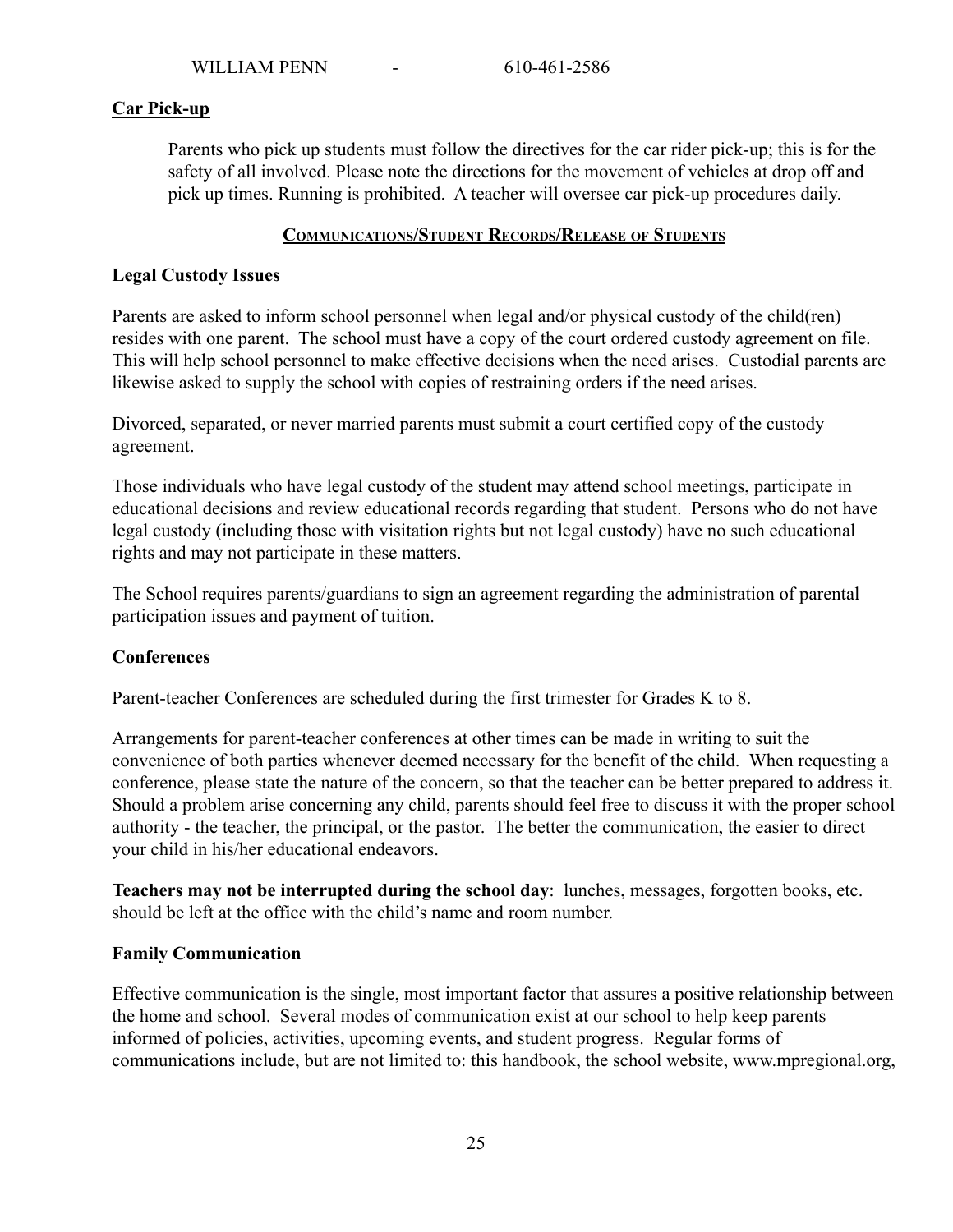the newsletters from the classroom(s), the weekly Parent Update, which is emailed to parents and guardians, parent-teacher conferences, Home and School meetings, and Report Cards.

It is the responsibility of the child in each family enrolled at the school to provide the parents with all written communications. Parents are asked to check book bags and folders regularly for such communications. Any communications, forms, money, etc. that are brought to school are forwarded to the school office through the homeroom teacher. Students should not be instructed to deliver items directly to the office.

## **Student Records**

Unless a court or custody agreement specifies otherwise, each parent/guardian with legal custody is entitled to access all school records of the child. Absent a subpoena or court order, school records of the child(ren) may be disclosed only upon written consent of the parent/ guardian with legal custody.

## **Release of a Child**

A child will not be released to a parent/guardian that does not have physical custody, without the written consent of the custodial parent/guardian. To determine the custodial parent/guardian, all separated or divorced parents of children enrolled in the school must provide the school with a copy of the court order or custodial agreement adjudicating that determination of custody.

# **FIELD TRIPS/CLASS TRIPS**

Parents will be notified of all field trips to areas outside the immediate school environment. All possible precautions are taken to prevent injury of any kind. The school does not assume any liability for injuries that take place on field trips. Parents and guardians will cover the costs of transportation and any admission fees. All field trips are educational in nature.

The purpose of every class trip is to broaden the intellectual, cultural, spiritual, and/or social experiences of each child. There will be no overnight field trips or activities that the School deems to be high risk. Each student's parent(s)/guardian(s) must provide written permission for each trip in order for the student to participate. A field trip parent consent form must be signed by the parent(s)/guardian(s) and the student.

A class trip is a privilege, which can be taken away if the principal or teacher deems it appropriate.

If a parent/guardian does not wish a child to attend the trip for any reasons, he/she should notify the School. The child must attend school on the day of the trip or be marked absent.

## **ASSEMBLIES**

The primary purpose of school assemblies is educational. Being part of an appreciative audience is a learning experience; therefore, every student is expected to show proper respect and courtesy at this time.

## **Class Parties**

Individual room parties are allowed during school hours for special reasons only. No class or individual may plan such an activity without the permission of the school Principal.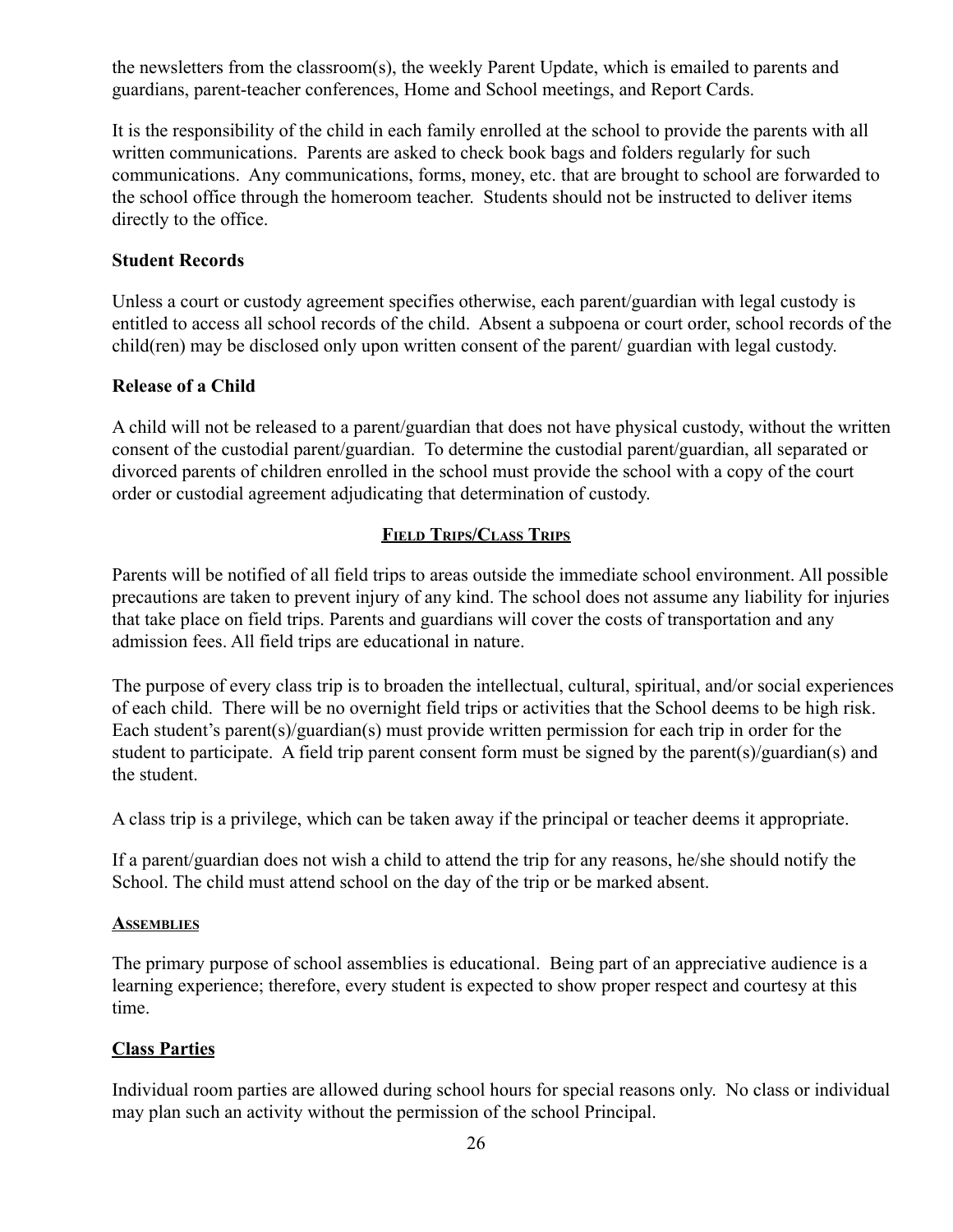Birthdays will be celebrated by the school community. Please do not send in birthday treats, as these do not adhere to the health and wellness policy and there are many children with food allergies.

#### **PHYSICAL EDUCATION**

Physical Education classes are held weekly. Every student is expected to show good sportsmanship in physical education. Any student displaying conduct that could bring about harm to him/her or another or which reflects poor sportsmanship will be dealt with in a manner considered appropriate by the instructor and/or the Principal.

For information regarding the physical education uniform, please see Physical Education Uniforms, under "Dress Code."

#### **SAFETY**

#### **a. Fire Drills**

Fire drills are conducted on a regular basis. The students are instructed to leave the building quickly and in silence when the alarm rings according to directions posted in each area. Failure to cooperate is considered a serious matter.

Other safety drills, such as lock down drills and shelter in place, will be conducted regularly. Please encourage your child to take all drills seriously.

#### **b. Regulations**

The following regulations have been established to insure the safety of our students and must be adhered to by each student:

- Running is not permitted at any time within the school building or in moving from one place to another on the school premises.
- Entry is not permitted into the school building before school in the morning, at recess or lunch, or after dismissal at any time, unless a member of the school staff gives explicit permission to do so.
- No student may leave the school premises at any time without permission. A violation of this regulation will result in automatic suspension. Every student must stay within the established boundaries when outdoors for morning and lunch recess.
- All visitors must report to the school office.

#### **SMOKING**

The school premises are a smoke-free environment. No smoking is allowed in the school building or on the school campus. Violations will result in suspension from school and school-related activities until a conference can be arranged with the parents and the principal.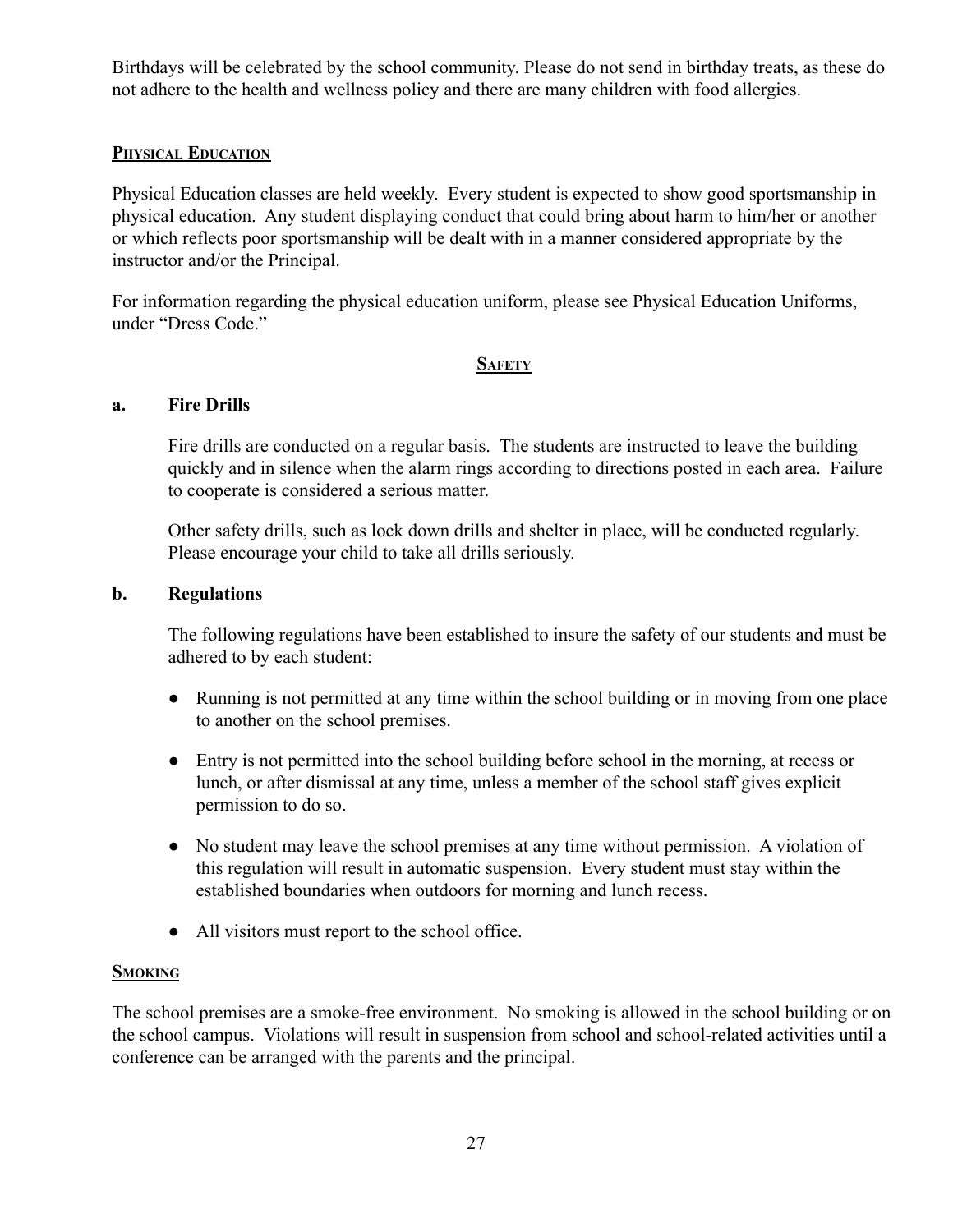## **TELEPHONE - SCHOOL OFFICE**

The telephone in the school office is for business only. A student may use the phone only in the case of an emergency with the permission of the Principal or school secretary. Permission will not be given to a student to call home for forgotten supplies or to communicate social plans. Please do not request that a child phone home during or after school for any reason.

If a child is detained at school for any reason without prior notification, permission will be granted to use the phone. Urgent messages for students will be relayed to them from the school office. During class time, neither student nor teacher may be called to the phone. Messages can be given to the school secretary when necessary, and they will be given to the appropriate teacher.

#### **CELLULAR TELEPHONES/PAGERS/HANDHELD ELECTRONIC GAMES**

Cellular telephones, beepers, pagers, handheld electronic games, personal CD players, and other items that, in the view of the School, may be distracting or disruptive to the learning environment, are not permitted in the School, unless specifically requested for learning purposes. Cell phones brought to school may be collected by the homeroom teacher in the morning and returned to the student at the end of the school day.

## **CHILDREN ARE RECEIVING EXTENDED SERVICES (CARES) PROGRAM**

Morning careS is provided from 7:00-8:00 AM. After school child care is also available for families. The afternoon services are available from 3:00 P.M. until 5:45 PM (5:30 on Fridays). A fee per child per hour is charged. Please go to the school website, [www.mpregional.org](http://www.mpregional.org), under the "CARES" tab for more information and fees.

Payments for the program are to be made on a weekly basis and given directly to the CARES Director.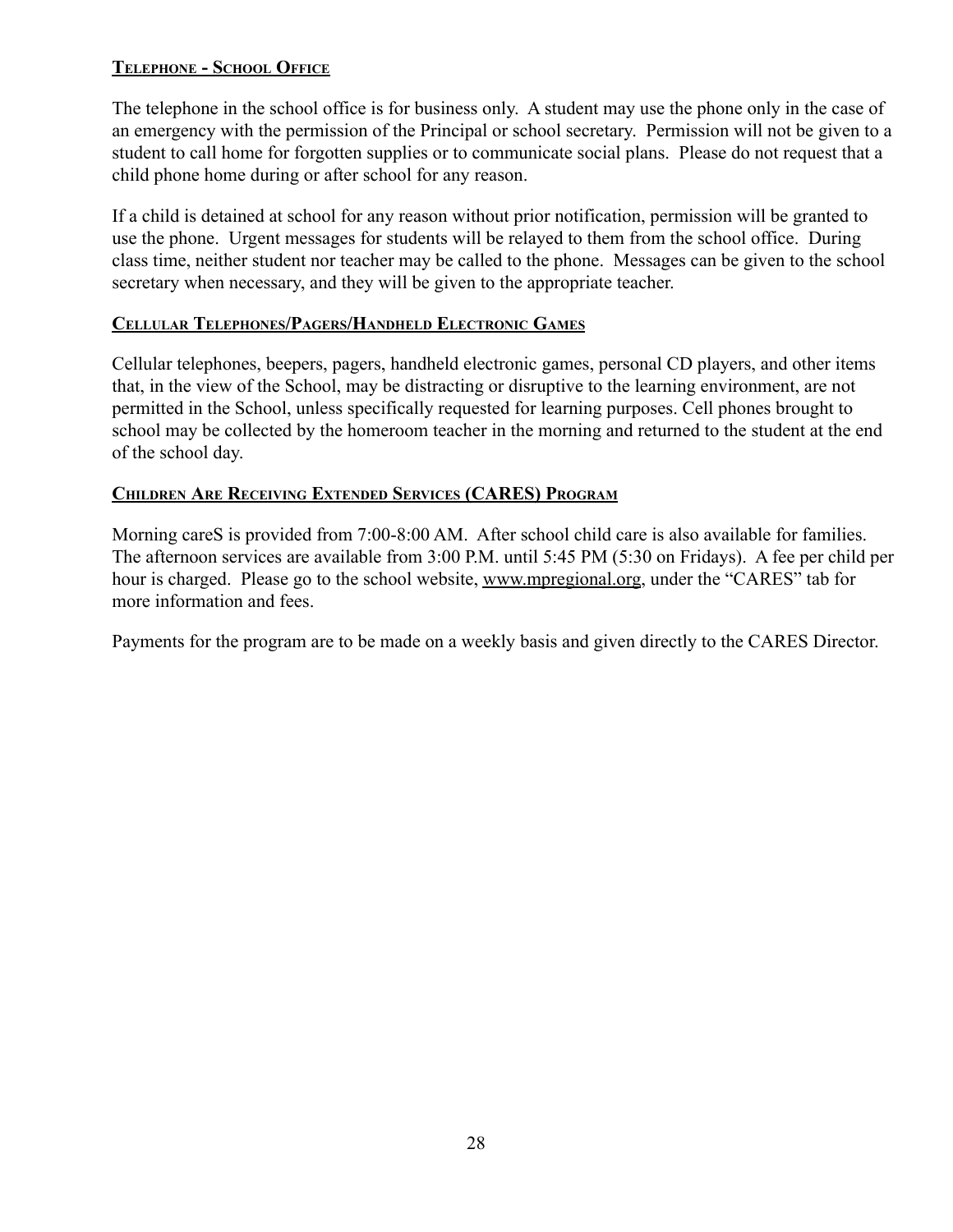# **RESPONSIBLE USE POLICY FOR TECHNOLOGY**

*Catholic Schools of the Archdiocese of Philadelphia Revised September 2019*

## **PURPOSE**

Technology is a valuable and real world educational tool. **All Archdiocese of Philadelphia schools will educate all students about appropriate online behavior, including: interacting with other individuals on social networking websites and in chat rooms, cyber bullying awareness and response to ensure responsible use of technology.** The policy outlined below applies to all technology use including but not limited to Internet use. *The Responsible Use Policy for Technology* applies to all students, faculty, administrators, staff, volunteers or community members allowed access to school technology resources. In some cases outside or personal uses of technology may be applicable under this policy.

## **SCOPE OF USE**

We recognize that the digital world allows anytime, anywhere access. Uses mentioned in this policy apply to **inside school** use and may in certain instances apply to personal technology use and/or uses **outside of school**. Where personal outside use of technology threatens a likelihood of substantial disruption in school, including harming or interfering with the rights of other students or teachers to participate fully in school or extracurricular activities, these activities may be viewed as a violation of the Responsible Use Policy and may be subject to the disciplinary measure found herein.

N.B. The types of electronic and digital communications referenced in this AUP include, but are not limited to, social networking sites, cell phones, mobile computers and devices, digital cameras, text messaging, email, voice over ip, chat rooms, and instant messaging.

# **GOAL**

The school's goal is to prepare its members for a responsible life in a digital global community. To this end, the school will:

- Integrate technology with curriculum to enhance teaching and learning
- Encourage critical thinking, communication, collaboration, creativity, and problem solving skills
- Facilitate evaluation and synthesis of information
- Encourage ethical practices and provide education for Internet safety, digital citizenship and the creation of a positive digital identity
- Provide a variety of technology based tools and related technology skills.

## **RESPONSIBILITIES OF USER**

Our schools will make every effort to provide a safe environment for learning with technology including Internet filtering and safeguards. The students, faculty, administrators, staff, and school community are granted the privilege of using the computer hardware and software peripherals, and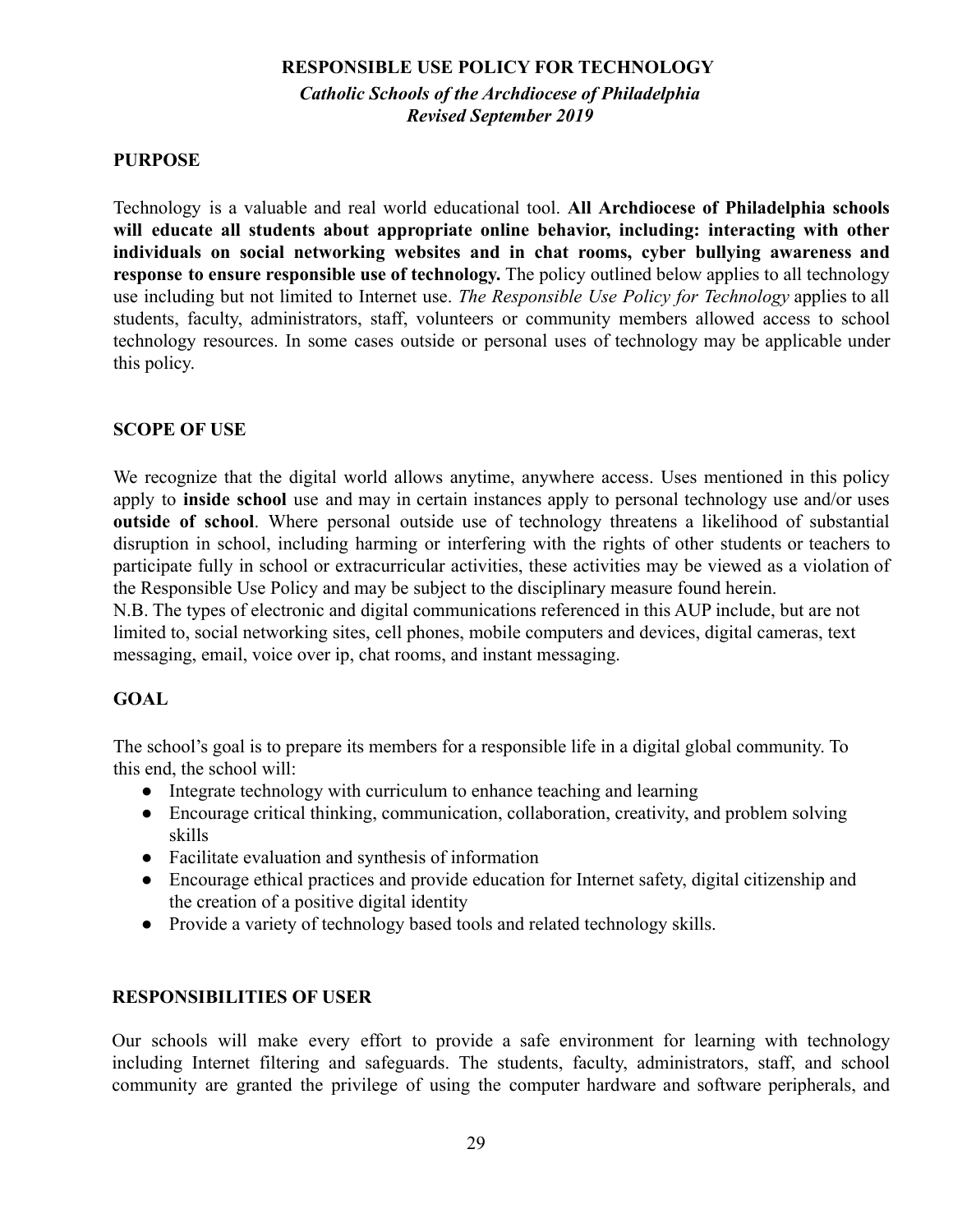electronic communication tools including the Internet. With this privilege comes the responsibility for appropriate use.

In The Archdiocese of Philadelphia we use information and technology in safe, legal, and responsible ways. We embrace the following conditions or facets of being a digital citizen.

- **Respect One's Self:** Responsible users will select online names that are appropriate and will consider the information and images that are posted online.
- **Respect Others:** Responsible users will refrain from using technologies to bully, tease or harass other people.
- **Protect One's Self and Others**: Responsible users will protect themselves and others by reporting abuse and not forwarding inappropriate materials or communications.
- **Respect Intellectual Property**: Responsible users will suitably cite any and all use of websites, books, media, etc…
- **Protect Intellectual Property**: Responsible users will request to use the software and media others produce and license agreements for all software and resources.

# **TECHNOLOGY USE GUIDELINE**

**Educational Purpose/ Responsible Use:** School technology is to be used to enhance student learning. Students are able to access social networking and gaming sites only under the guidance and supervision of the teacher for the **educational outcomes** identified within the lesson and given appropriate age.

**Copyright/Intellectual Property and Identity:** All sources obtained for teacher and student work should be properly cited. Users are to respect the rights of and the intellectual property of others in accordance with Federal Copyright Law. Transferring copyrighted material to or from a school without expressed permission of the owner is a violation of Federal Law.

**Communications:** Electronic and/or Digital communications with students should be conducted for **educationally appropriate purposes** and employ only **school-sanctioned** means of communication. The school**-**sanctioned communications methods include:

- Teacher school web page, email and/or phone number
- Teacher created, educationally focused networking sites
- Remind Communication app

Teachers, administrators or staff member in their normal responsibilities and duties may be required to contact parents outside of the school day. A teacher, administrator or staff member is free to contact parents using a home phone or a personal cell phone. However, they should not distribute a home phone number or a personal cell phone number to students. If a student contacts a teacher or administrator using a teacher or administrator's personal numbers, email or networking sites, the teacher or administrator should immediately report this to the administrator or appropriate authorities.

**Electronic and Mobile Devices, Cellphones/Wearable:** Users must adhere to local school policy that may further define uses of mobile devices. The administrator of the local school will determine permissible use. If a particular mobile device is to be used for educational purpose, the school administration and/or teacher will provide parameters for this use.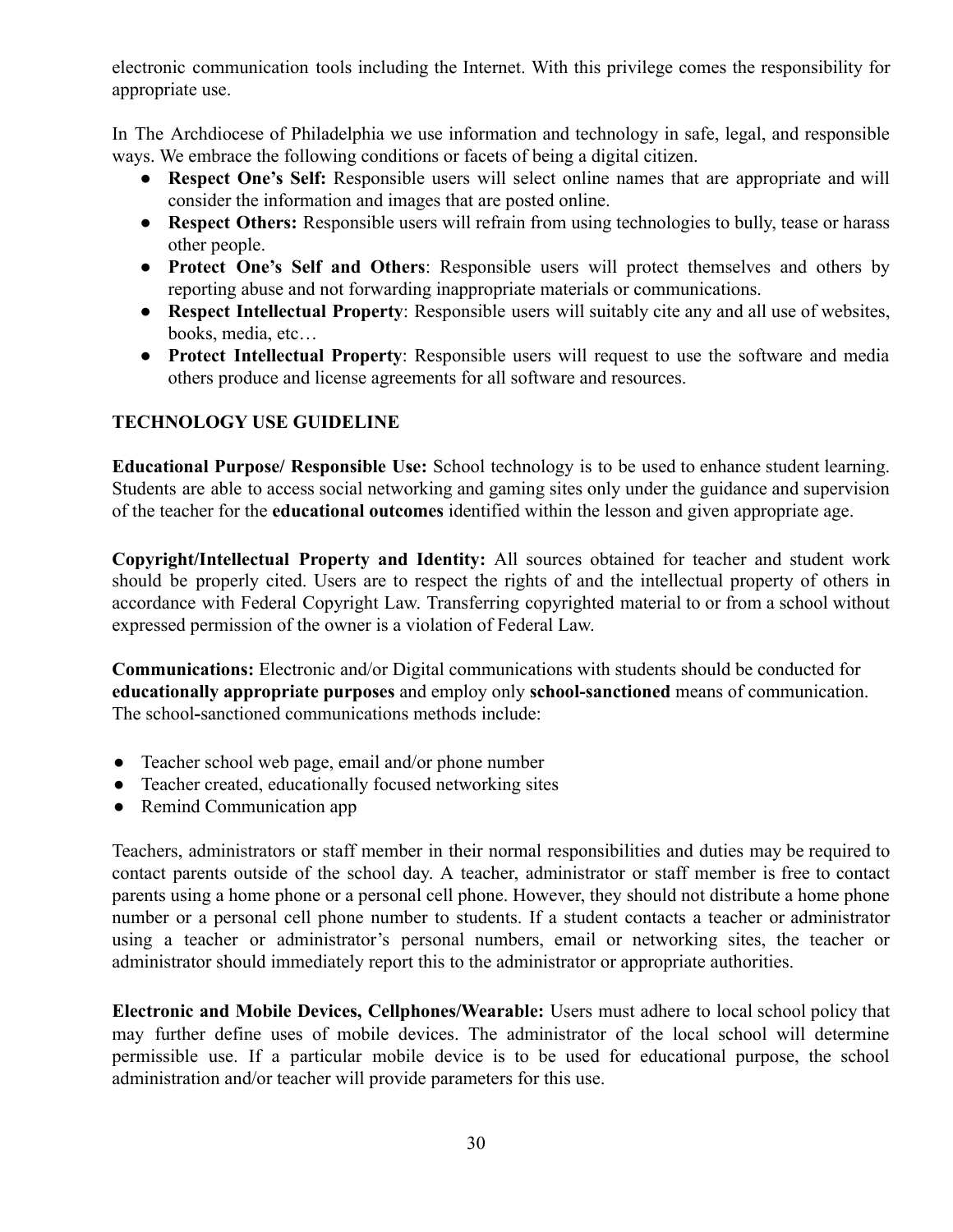#### **Examples of Unacceptable Uses - Users are not to:**

- Use technology to harass, threaten, deceive, intimidate, offend, embarrass, or annoy any individual.
- Post, publish, or display any defamatory, inaccurate, violent, abusive, profane or sexually oriented material. Users must not use obscene, profane, lewd, vulgar, rude or threatening language. Users must not knowingly or recklessly post false information about any persons, students, staff or any other organization.
- Use a photograph, image, video, including-live streaming, or likeness of any student, or employee without express permission of that individual and of the principal.
- Create any site, post any photo, image or video of another except with express permission of that individual and the principal.
- Attempt to circumvent system security or to bypass software protections.
- Deliberately visit a site known for unacceptable material or any material that is not in support of educational objectives. Students must not access social networking sites or gaming sites, except for educational purposes under teacher supervision.
- Violate license agreements, copy disks, CD-ROMs, or other protected media.
- Use technology for any illegal activity. Use of the Internet for commercial gains or profits is not allowed from an educational site.
- Breach confidentiality obligations of school or system employees
- Harm the goodwill and reputation of the school or system in the community
- Transmit any material in violation of any local, federal and state laws. This includes, but is not limited to: copyrighted material, licensed material and threatening or obscene material.
- Attempt to modify software and/or hardware configurations on a school issued device without proper permission and direction.
- Loading personal software onto a school device or school issued device without proper permission or direction.
- Attempt to remove covers or protective shells to make repairs to hardware.

**Reporting:** Users must immediately report any damage or change to the school's hardware/software that is noticed by the user.

**Administrative Rights**: The school has the right to monitor both student and employee use of School computers and computer accessed content. Due to the evolving nature of technology, the Archdiocese of Philadelphia, Office of Catholic Education reserves the right to amend or add this Policy at any time without notice.

## **Personal Use of Social Media**

This section of the policy refers to the personal use of social media sites such as, but not limited to: *Facebook, Twitter, YouTube, Instagram, Tumbler, Ask.fm, Snapchat, Vine, Kik, and Yik Yak.*

Teachers and students may not mention members of the school community without their consent unless the subject is of public concern and the speech falls under applicable constitutional protections.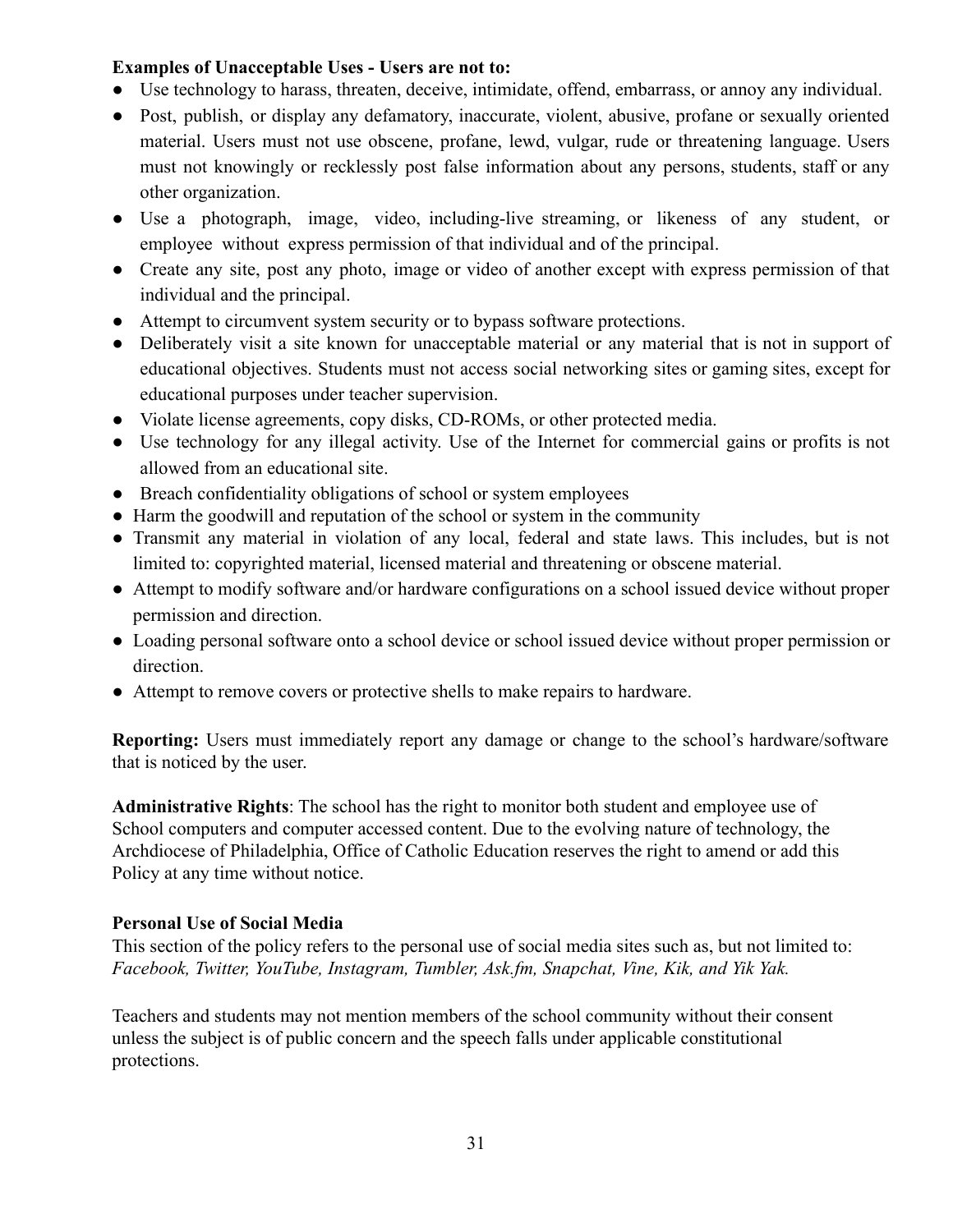"Friending" or "Following" of current students by teachers is forbidden on a **teacher's personal social networking site**. Personal and professional posts' must use appropriately respectful speech, and refrain from harassing, defamatory, abusive, discriminatory, threatening or other inappropriate communications. Teachers are encouraged to have professional accounts and parents are encouraged to follow for announcements and resources. Teachers are to inform local administrators as to any class utilizing social media

## **Policy Violations**

Inappropriate use in contradiction to the above rules will be addressed by the administration of the school. Violation of these rules may result in any or all of the following:

- Loss of use of the school network, computers and software, including Internet access. The student will be expected to complete work on a non-networked, stand-alone computer system.
- Issuance of demerits/detentions, if applicable.
- Disciplinary action including, but not limited to, dismissal and/or legal action by the school, civil authorities, or other involved parties.

## **HEALTH**

## **Medical Records**

The Pennsylvania Department of Health requires the following immunizations for all children entering school in Pennsylvania. Parents are required to provide written proof, signed by a physician, indicating that their child has received the following requirements. These immunizations must be completed and submitted to the school nurse prior to the child attending school. Children who do not meet the minimum requirements are not permitted to attend school until the immunizations have been completed.

The required immunizations are as follows:

- **4** doses of **DPT, DtaP, Td**, or **DT** (Diphtheria, Tetanus), properly spaced with the fourth dose given on or after the age of 4 years
- **4** doses of **Polio** vaccine: Oral Polio (OPV) *or* Salk Polio (IVP) vaccine, with the 4<sup>th</sup> dose given on or after the age of 4 years
- **3** doses of **Hepatitis B** vaccine, properly spaced
- **2** doses of **Measles** and **Mumps** vaccine (usually given as MMR), one given after the **12th** month of age and second dose given after the age of **4 years**
- **1** dose of **Rubella** (usually given as MMR), given after the **12th** month of age and second dose given after the age of **4 years**
- **2** doses of **Varicella** vaccine (chicken pox), or signed physician statement showing you child had the disease. One dose given after the age of 12 months.

All students entering 7th grade are required to have:

- 1 dose of Tdap (tetanus, diphtheria and acellular pertussis), if 5 years has elapsed since their last tetanus immunization
- **1** dose of MCV (meningococcal conjugate vaccine)

Documentation must be submitted to the school nurse prior to the first day of  $7<sup>th</sup>$  grade.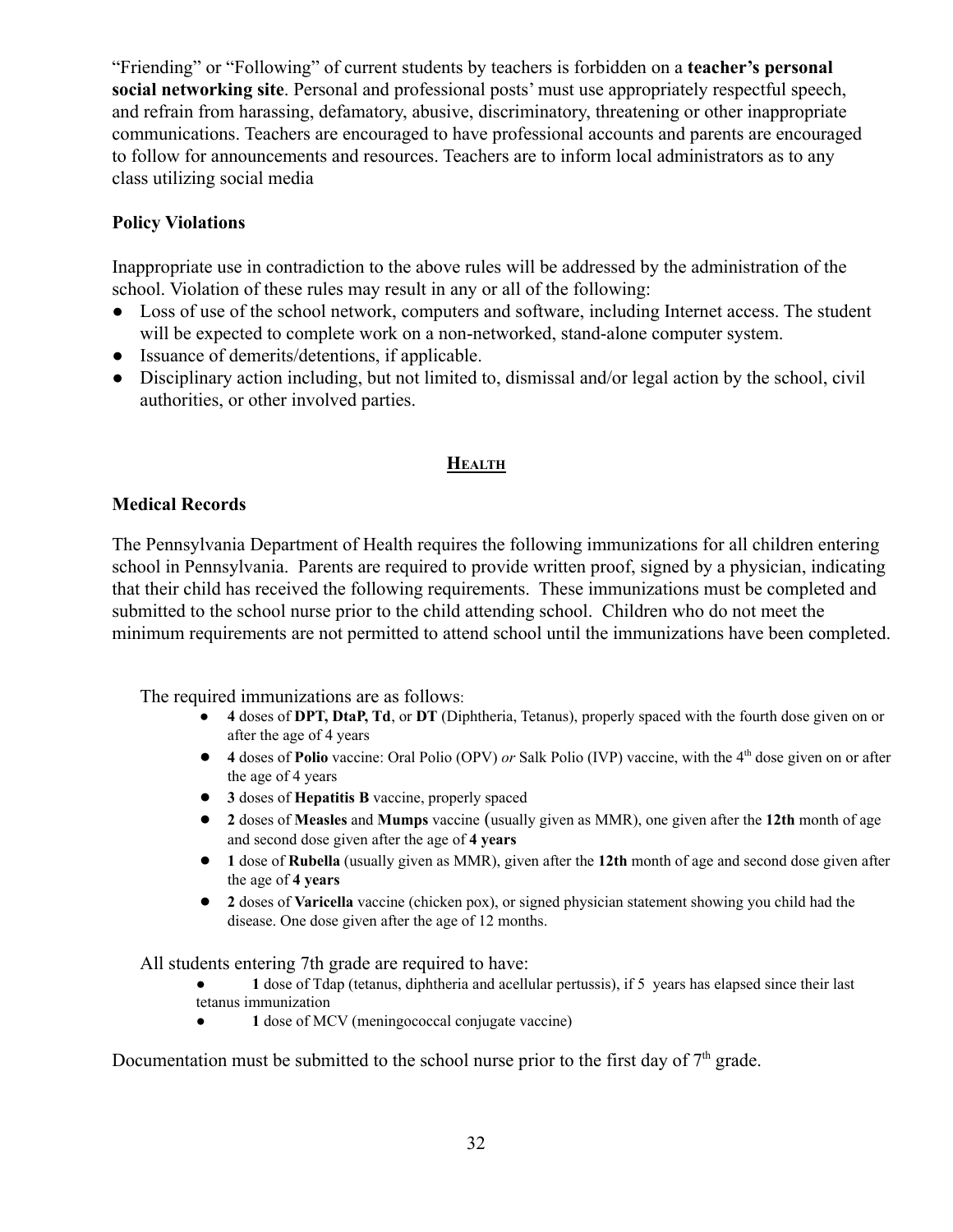## **Nurse**

A registered nurse is provided by the public school district according to the school's enrollment, on days selected by the public school district. The district nurse is in the building all day on Tuesday and half a day on Thursday. Mother of Providence has secured a nurse for Monday, Wednesday, Friday and Thursday afternoon.

The district nurse is responsible for checking the height, weight, hearing and vision of every child and for making referral to parents when problems are found. The nurse maintains all health records. Care given in the school is limited to first aid in accidents or illness until the parents can be reached to take the child home, to the doctor, or to the hospital. In an emergency, the nurse, principal or school secretary will arrange to have the student transported to the hospital.

Students in grades K through 8 are screened yearly under the State-mandated program. Student physical examinations are required within three months of entry into school and the sixth grade. Student dental examinations are required within three months of entry into school and in the third and seventh grades. The sixth and seventh grade students are also screened for scoliosis.

If your child has a specific medical problem, please notify the homeroom teacher and the nurse of the problem. Medic-Alert bracelets are strongly recommended for any child with a medical problem. Emergency cards are kept on file for each student. Please be sure that we have an up-to-date emergency number on file in case of an emergency during the school day involving your child.

## **Accident/Illness at School**

Accidents or unusual illness occurring at school are reported immediately to the principal or main office personnel. When a student becomes ill or meets with an accident, the parent or guardian may be contacted. If the parent or guardian cannot be reached, the emergency contact will be called. No medicine of any kind, including aspirin, may be given to the student unless we have the parent's permission. Only basic first aid may be administered. Parents must be contacted immediately if there is any question regarding an injury.

# **Medications**

It is generally recommended that prescription medicines be given to the student before and/or after school in accordance with the physician's directions. In those rare instances where the prescription medication must be given during the school day, it should be taken by the student in the presence of the school nurse or secretary/Principal. Students may not keep medication in their possession. All medications must be kept in the school office.

Parents/guardians are required to sign a medication authorization form, which is available from the School, if the student must take medication at the School. The medication must be in the original container and there must be a note written by the parent or guardian and the doctor, specifying the medication and the dose to be administered, along with any other pertinent information.

Prescription and non-prescription over the counter medications must be in the original container with a note from the parent and physician to include: student's name, name of medicine, dosage, time of administration, dates to be given, and reason for medication. Medications may be sent in by the day or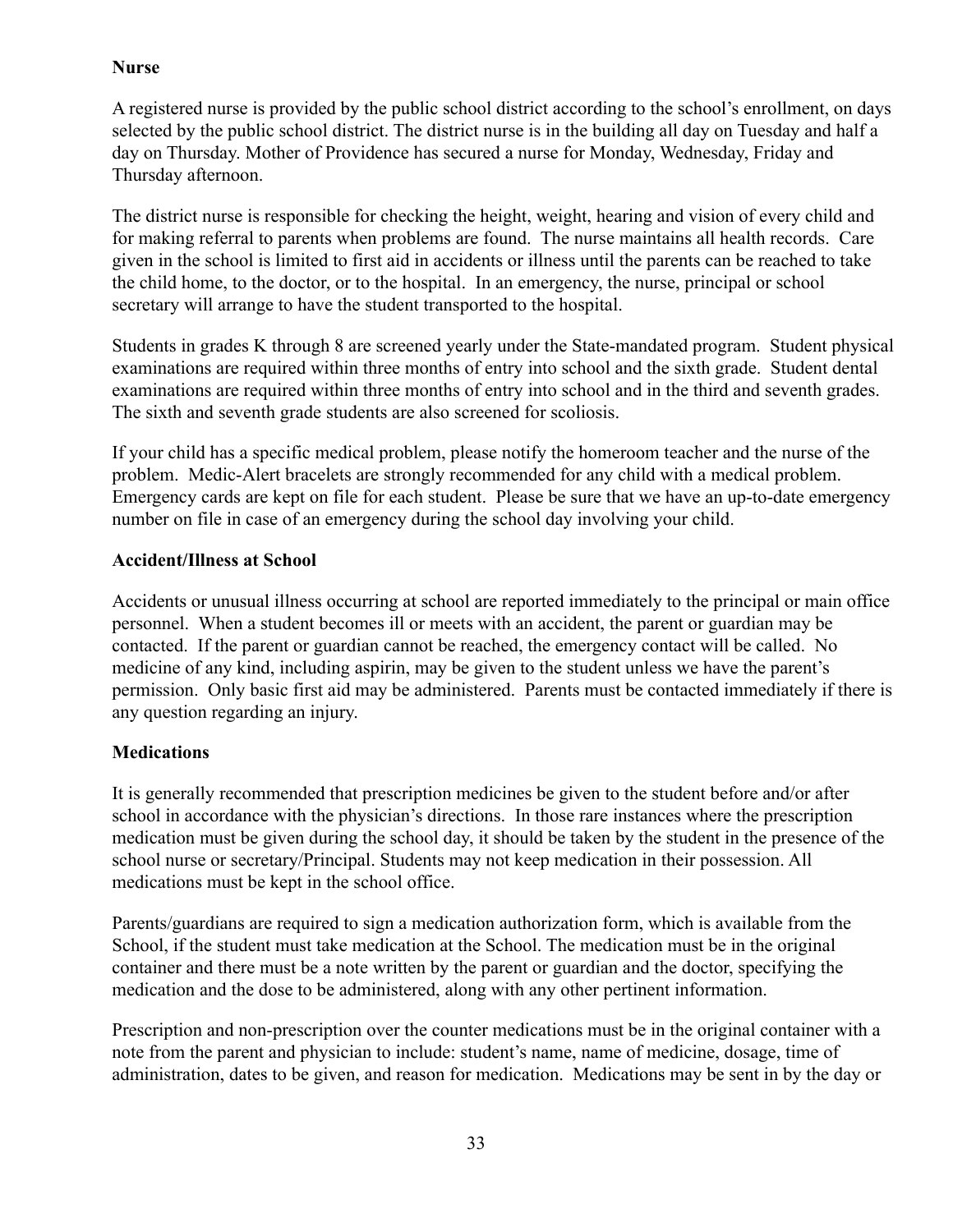week. It is not recommended that students carry a full prescription bottle to be taken back and forth daily.

The staff of MPRCS will not dispense over the counter medications to our students. If your child comes to the office complaining of a headache, sore throat, etc. we will not administer medications for these complaints. We may call the parents or guardians to see if you wish to bring medication to your child and you will be able to administer the meds to your own child.

Students requiring medical attention must report to the nurse or the school secretary or principal. No medications should be placed in lunch boxes or school bags for students to self-administer. All medications must be taken in the school office.

## **Emergencies**

No sick or injured student will be released from school without notifying the family and without an escort provided.

Unless a pupil's life is obviously in danger, and/or immediate emergency treatment is necessary, the parent of the pupil will be consulted before any treatment is administered.

If an emergency exists, the student will be taken to the hospital by car or ambulance.

An emergency number must be available for every student. Please include the name and telephone number of your child's sitter or caretaker, if applicable. If both parents will be out of town for any reason, please notify the office of the name and number of an emergency contact person. Please notify the school secretary with any changes in emergency contacts.

## **BOOKS AND MATERIALS**

Every student must carry his/her books to and from school in a suitable book bag; please choose a bag without wheels as these may pose a safety risk to others. All books must be covered, with the exception of copybooks. All covers must be neat and clean and free from inappropriate material. Books, copybooks, and materials are to be properly identified with a child's name, school, address, and room number.

All lost or damaged books must be paid for in full by the student and parents/guardians. A charge will be made at the rate it will cost to replace the book.

Parents are welcome to visit the lost and found located outside the school office.

Please place your child's name on all books and clothing items.

Students are expected to take care of their personal belongings, their books and their clothing. They are also asked to help care for the school buildings and the adjoining property. Any malicious damage will necessitate compensation. Damage to neighborhood property on the way to and from school reflects on both school and home training.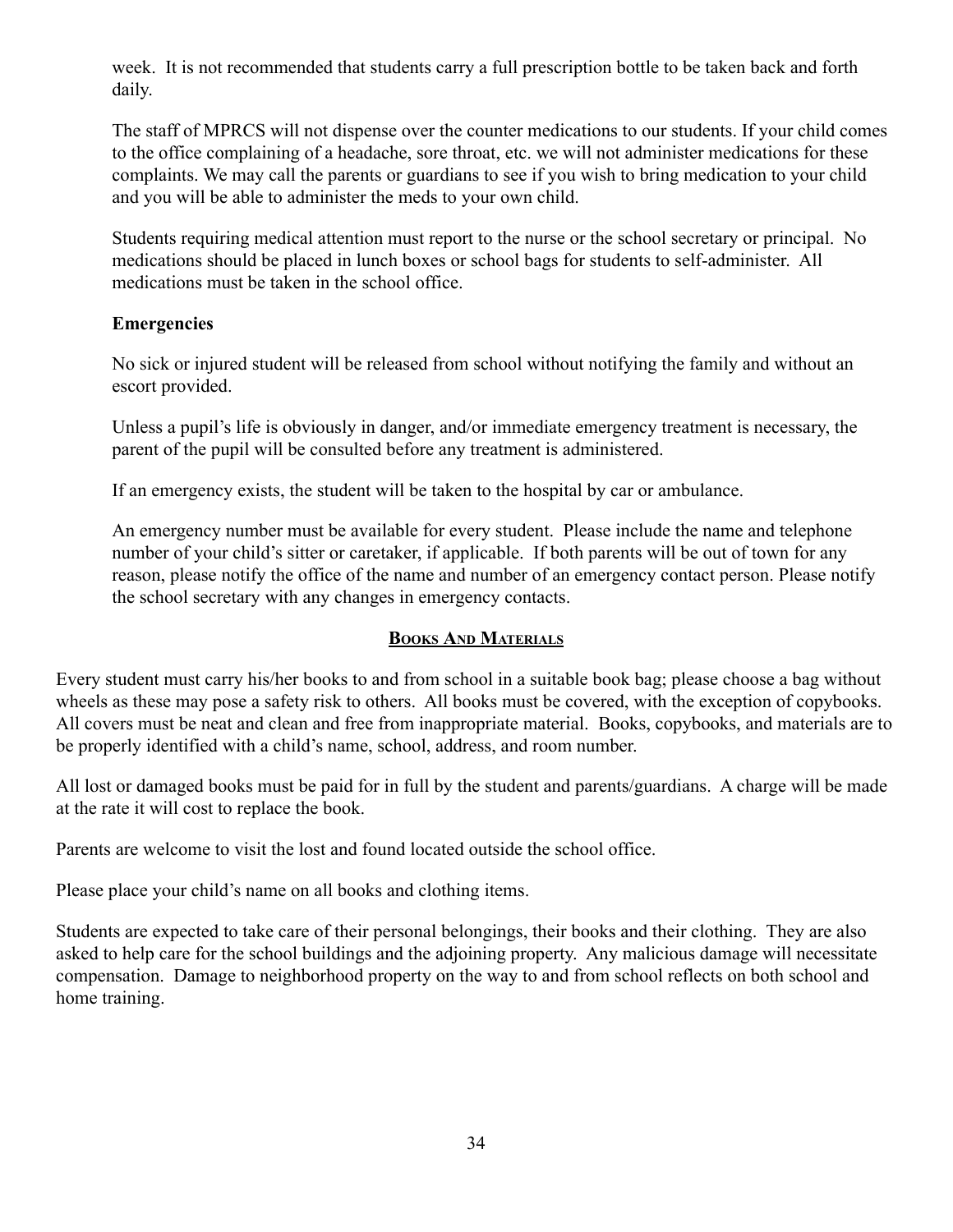# **INVOLVEMENT OF PARENTS/GUARDIANS**

Parents and guardians must weigh seriously their obligation to educate their children in an atmosphere of love and respect for God and others. The home is the first school of the social virtues essential to any well-ordered society.

Active cooperation of parents and guardians is expected and required as follows:

Sending their child to school physically fit, clean, and properly dressed and fed.

Assisting their child's spiritual, academic, and moral development through careful attention to his/her report card, supervision of home study and behavior, and cooperation with the School in matters of activities, recreation, academics and discipline.

Discovering their child's special interests and talents so that they may be developed to the fullest. Sending a written explanation each time their child is absent from school, arrives late to school, or leaves school early.

Setting a good example by personally refraining from any activity that would violate School policy, Catholic teachings or the law.

Taking an active role in the Home and School Association.

The failure of a parent/guardian to take seriously his/her responsibilities in this area are grounds for action by the School, including dismissal of the student.

Volunteers

The assistance of parent volunteers is greatly appreciated and encouraged. We recognize the invaluable assistance given by our students' families, which helps in building a strong learning community. Volunteers assist in various ways.

Parents are urged to take an active part in their child's education by volunteering whenever and wherever possible.

Mother of Providence Regional Catholic School welcomes parents and guardians as volunteers. We cannot be all that we are without them.

In order to volunteer at MPRCS, all volunteers must:

- Attend the "Protecting God's Children" class provided by the Archdiocese of Philadelphia and provide school with the signed attendance and Standards of Ministerial Behaviors forms
- Have updated Child Abuse clearances and State Criminal Background Checks
- If from out of state, provide an updated fingerprint check
- Submit a signed Arrest and Conviction Form
- Complete the online Mandated Reporter Training and provide the appropriate certificate

All clearances must be less than five years old.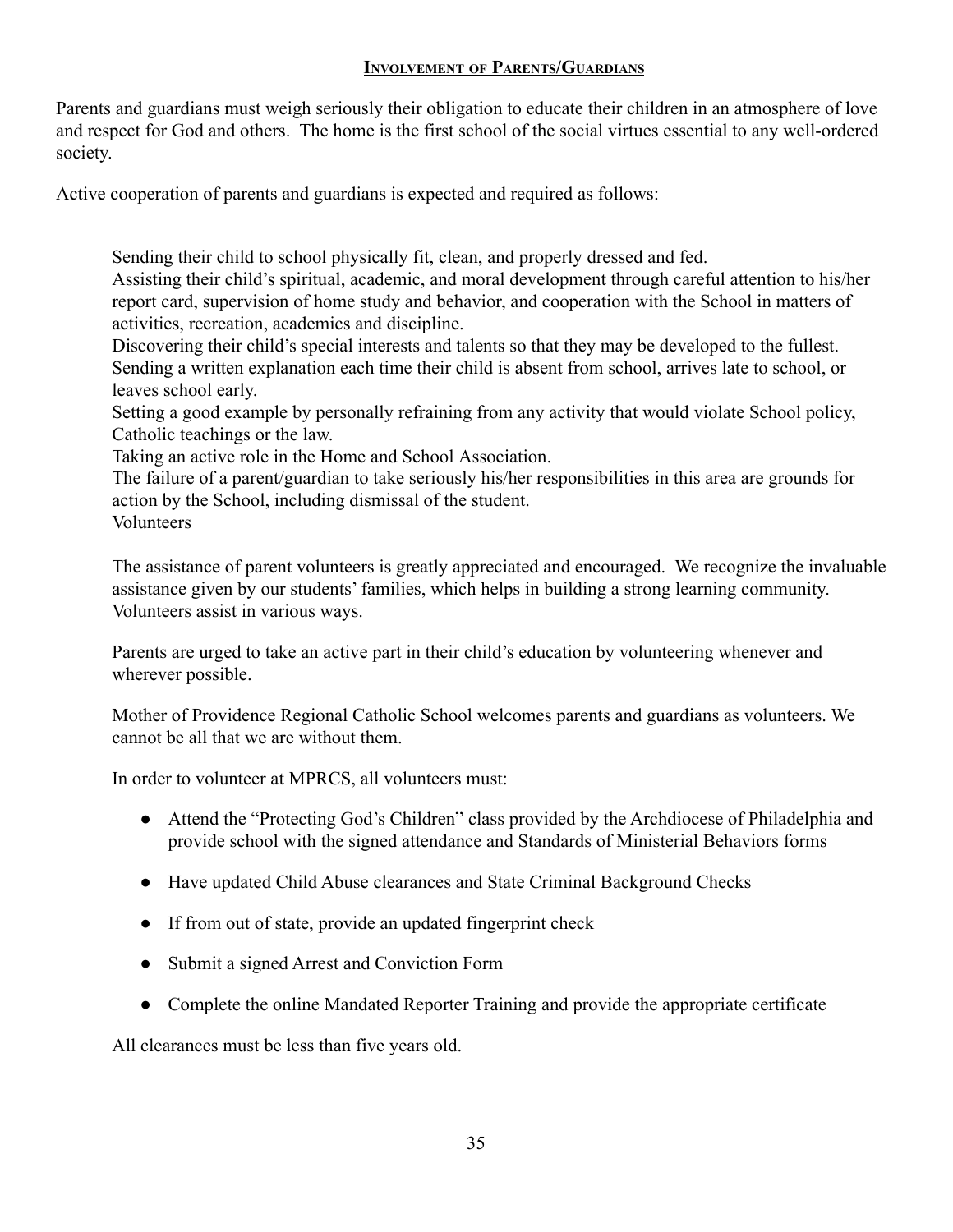# **LUNCH AND SNACKS**

All students stay for lunch during the school year. The lunch period is divided into time for lunch and time to play. If a parent wishes to have a child leave school at lunchtime, prior arrangements must be made through a note sent to the homeroom teacher and forwarded to the office. The child must have an adult with him/her when leaving for and returning from lunch.

Children may choose to bring lunch from home. There is a lunch program offered five days a week through the NDS program with the Archdiocese of Philadelphia. Children may have a mid-morning snack and lunch at no expense to parents.

Students are expected to clean their places after eating, pick up papers, dispose of them in the trash containers, and walk to the playground area when dismissed. Respect and courtesy are to be shown to the parents who supervise and assist during this time.

## Cafeteria Guidelines:

- Polite behavior is expected at all times
- Students are to obey the Lunch Moderators
- Running is not permitted in the lunch room
- Students are to maintain quiet conversations
- Students are to remain seated while eating lunch
- Students may not return to the classroom, unless under adult supervision
- Students unable to follow the lunch period rules and regulations will receive disciplinary consequences

# Playground Guidelines:

- Students are not permitted to bring food outdoors at lunch
- Students may play the various activities provided them on the playground
- Profanity, ridicule, bullying and excessive rough games, etc. are not permitted
- Students unable to follow the playground rules will receive disciplinary consequences

# **VISITORS**

Visitors are most welcome by appointment. To arrange for a visit, visitors should contact the school office.

Parents coming to school to bring forgotten articles or to relay messages must report to the school office. Classes may not be disturbed for these reasons. Parents may not confer with a teacher or visit a classroom between the hours of 8 A.M. and 3 P.M., unless the Principal gives permission for such a visit, or arrangements have been made in advance with the teacher.

All visitors must report to the school office and sign in the Visitor's Log when entering the building. An atmosphere of quiet respect for the learning rights of others should prevail throughout the school building.